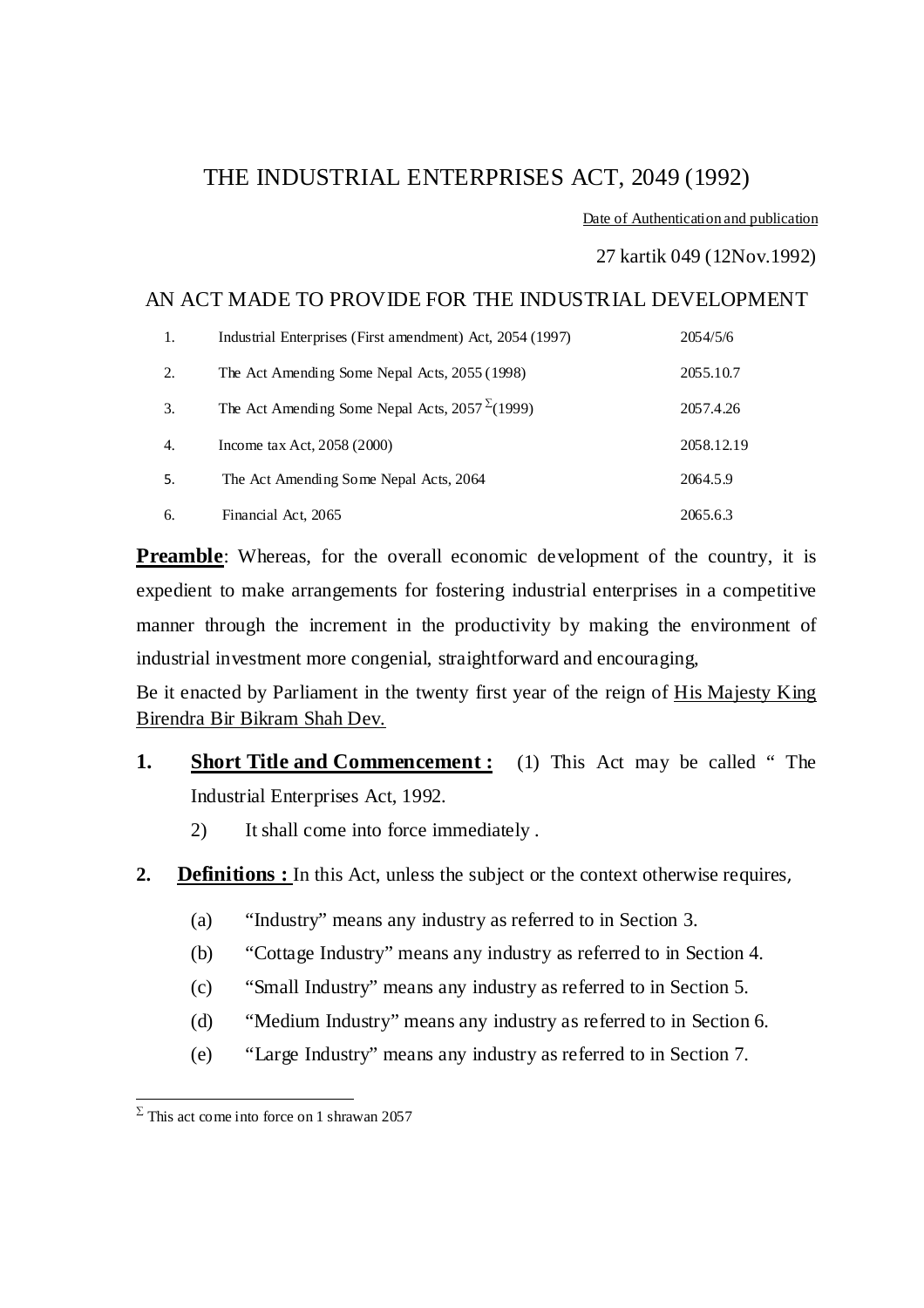- \* (e1) "Export Promotion Industry" means any prescribed industry established with the objective of exporting eighty or more than eighty percent of its product.
- \* (e2) "Export Processing Zone" means a zone prescribed by Government of Nepal where an export promotion industry is to be situated.
- (f) "Fixed asset" means movable and immovable properties of any industry as referred to in Section 8.
- (g) "Board" means the Industrial Promotion Board constituted under Section 12.
- (h) "Committee" means the One Window committee constituted under Section 17.
- (i) "Operation Date" means the date from which the concerned industry either starts its commercial production or provides its service.
- (j) "Department" means the Department of Industries or the Department of Cottage and Small Industries or any other department or office as Government of Nepal may, by notification published in the Nepal Gazette, specify,
- (k) "Prescribed" or "As prescribed" means prescribed or as prescribed in rules make under this Act or in an order issued by Government of Nepal by notification published in the Nepal Gazette.
- **3. Classification of Industries:** For the purpose of this Act, industries are classified as follows:
	- (a) Manufacturing Industries: Industries which produce goods by utilizing or processing raw materials, semi-processed materials, by products or waste products or any other goods.

<sup>\*</sup> Inserted by the First Amendment

<sup>\*</sup> Inserted by the First Amendment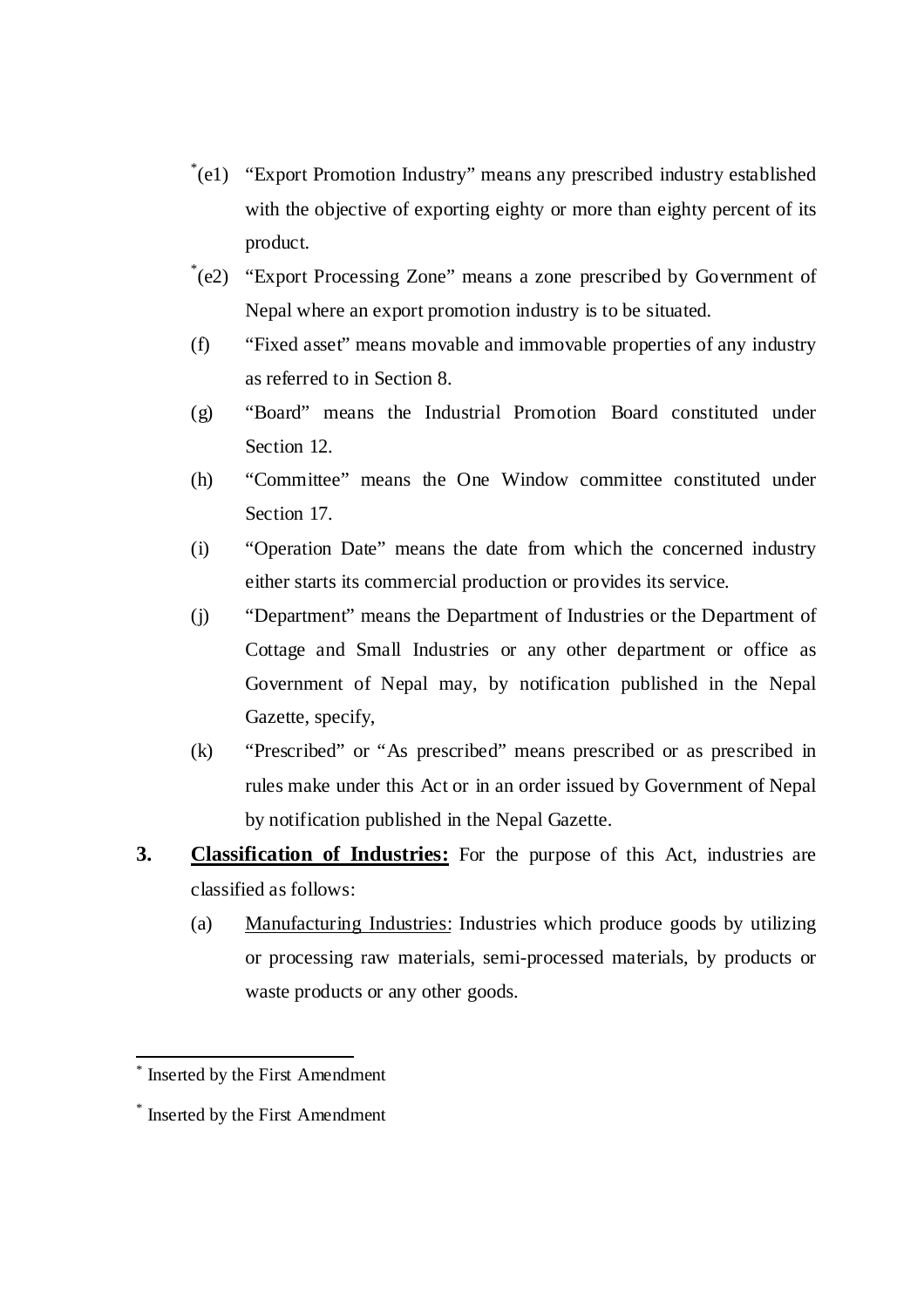- (b) Energy-Based Industries: Industries generating energy from water resources, wind, solar, coal, natural oil, gas, bio-gas or any other sources.
- (c) Agro and forest-Based Industries: Business mainly based on agriculture or forest products such as integrated sericulture and silk production, horticulture and fruit processing, animal husbandry, dairy industry, poultry farming, fishery, tea gardening and processing, vegetable seed farming, \*mushroom, vegetable farming or vegetable processing, tissue culture, green house, bee-keeping, honey production, rubber farming, floriculture and production, and forestry related business such as leasehold forests, agro-forestry, etc.
- (d) Mineral Industries: Mineral excavation or processing thereof.
- (e) Tourism Industries: Tourist lodging, motel, hotel, restaurant, resort, travel agency, skiing, gliding, water rafting, cable car complex, ponytrekking, hot air ballooning, Para sailing, golf-course, polo, horseriding, etc.
- (f) Service Industries: Workshop, printing press, consultancy service, ginning and bailing business, cinematography, construction business, public transportation business, photography, hospital, nursing home, educational and training institution, laboratory, air services, cold storage etc.
- (g) Construction Industries: Road, bridge, ropeway, railway, trolley bus, tunnel, flying bridge and industrial, commercial and residential complex construction and operation.
- **4. Cottage Industries:** The traditional industries utilizing specific skill or local raw materials and resources, and labour intensive and related with national

<sup>\*</sup> Inserted by the First Amendment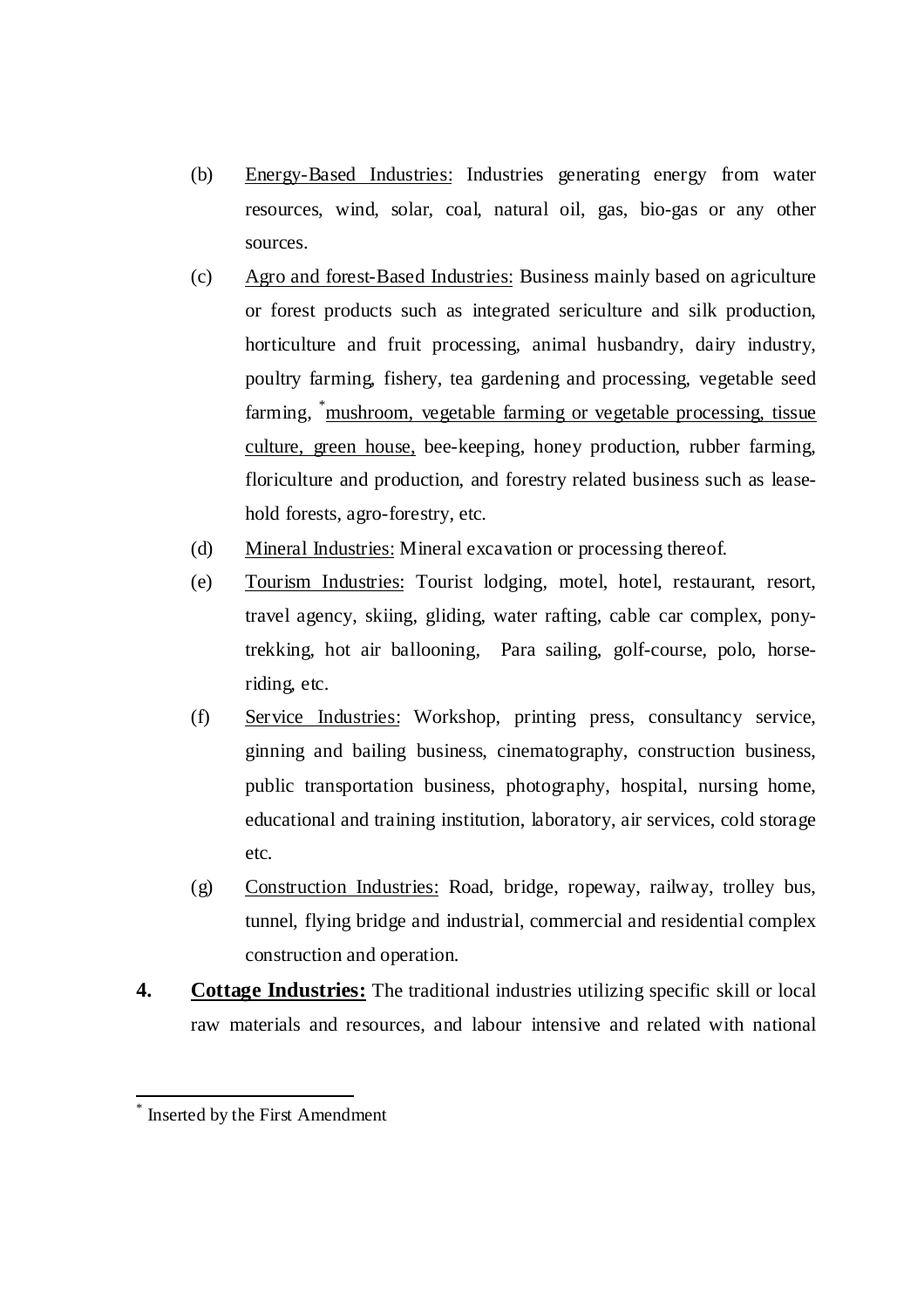tradition, art and culture as mentioned in Annex I shall be named as cottage industries.

- **5. Small Industries:** Industries with a fixed asset of up to an amount of  $\frac{\text{# thirty}}{\text{thirty}}$ million rupees shall be named as small industries.
- **6.** Medium Industries: Industries with a fixed asset between  $\frac{d}{dx}$  thirty million rupees and one hundred million rupees shall be named as medium industries.
- **7. Large Industries:** Industries with a fixed asset of **#**more than one hundred million rupees shall be named as large industries.
- **8. Fixed Assets of Industries:** (1) The fixed asset of an industry shall consist of the following movable and immovable assets:-
	- (a) land and land improvement (works such as land leveling, filling and fencing),
	- (b) physical infrastructures (such as sewerage, internal road),
	- (c) Office, factory building, godown, electric distribution, water distribution system and residential buildings,
	- (d) Machinery, equipment and tools,
	- (e) Means of transportation,
	- (f) Electrical equipment and office equipment,
	- (g) Furniture, fixture, communication system and equipment.

(2) In addition to the assets referred to in sub-section (1) above, expenses incurred or to be incurred in connection with technical consultancy and supervision prior to the making of investment in any industry or during different stages of construction and which is to be capitalized, pre-investment and pre-operation costs as well as the amount of interest during the

 # Amended by the First Amendment

<sup>#</sup> Amended by the First Amendment

<sup>#</sup> Amended by the First Amendment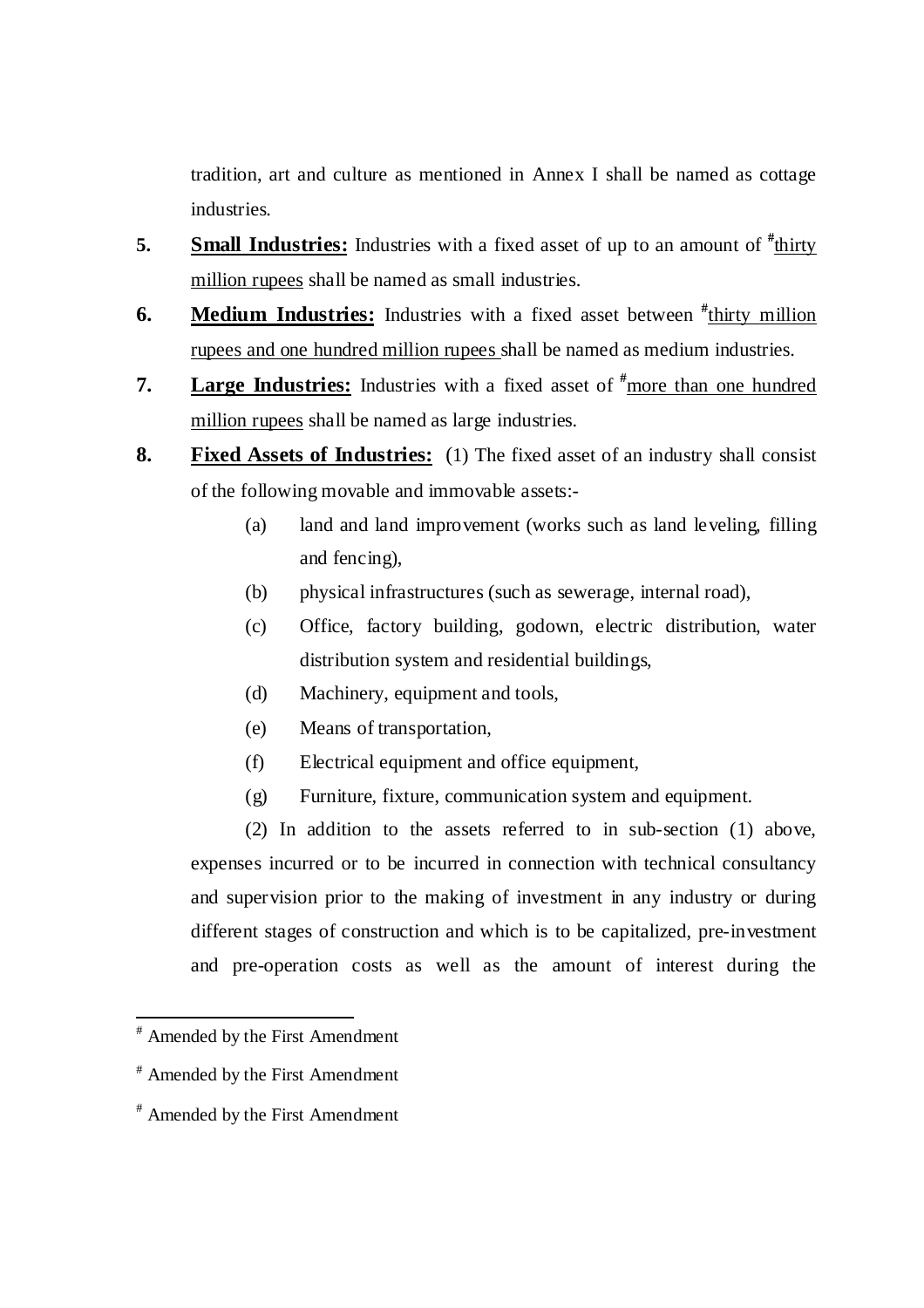construction period, which is to be capitalized, shall be considered as the fixed assets of any industry.

**9.** Permission: (1) Industries other than those as set forth in Annex 2 which may significantly cause adverse effect on the security, public heath and the environment shall not be required to obtain permission for their establishment, extension and diversification.

(2) Whoever desires to establish an industry for which a license is required to be obtained by virtue of sub-section (1) shall, for obtaining permission, be required to make an application to the Department in the prescribed form along with the prescribed particulars.

(3) If an application is made pursuant to sub-section (2) above, the Department shall, as per the decision of the Board, grant permission in the prescribed format within thirty days from the date of application. If the Board decides not to grant permission for the establishment of the industry, the Department shall inform the application of such decision.

**10. Industry to be Registered:** (1) In establishing any industry which requires permission to that effect pursuant to this Act, ...... <sup>@</sup>registration in the Department as prescribed shall be required to be made.

\*(1a) In establishing any industry not requiring permission under the Act, an application shall required to be made to the Department for its registration setting out the nature, the classification of the industry, the place where the industry is to be situated, the machinery to be employed by the industry, raw materials, auxiliary raw materials, chemicals, packaging goods and the name of the industrialist.

.

<sup>@</sup> Deleted by the First Amendment

<sup>\*</sup> Inserted by the First Amendment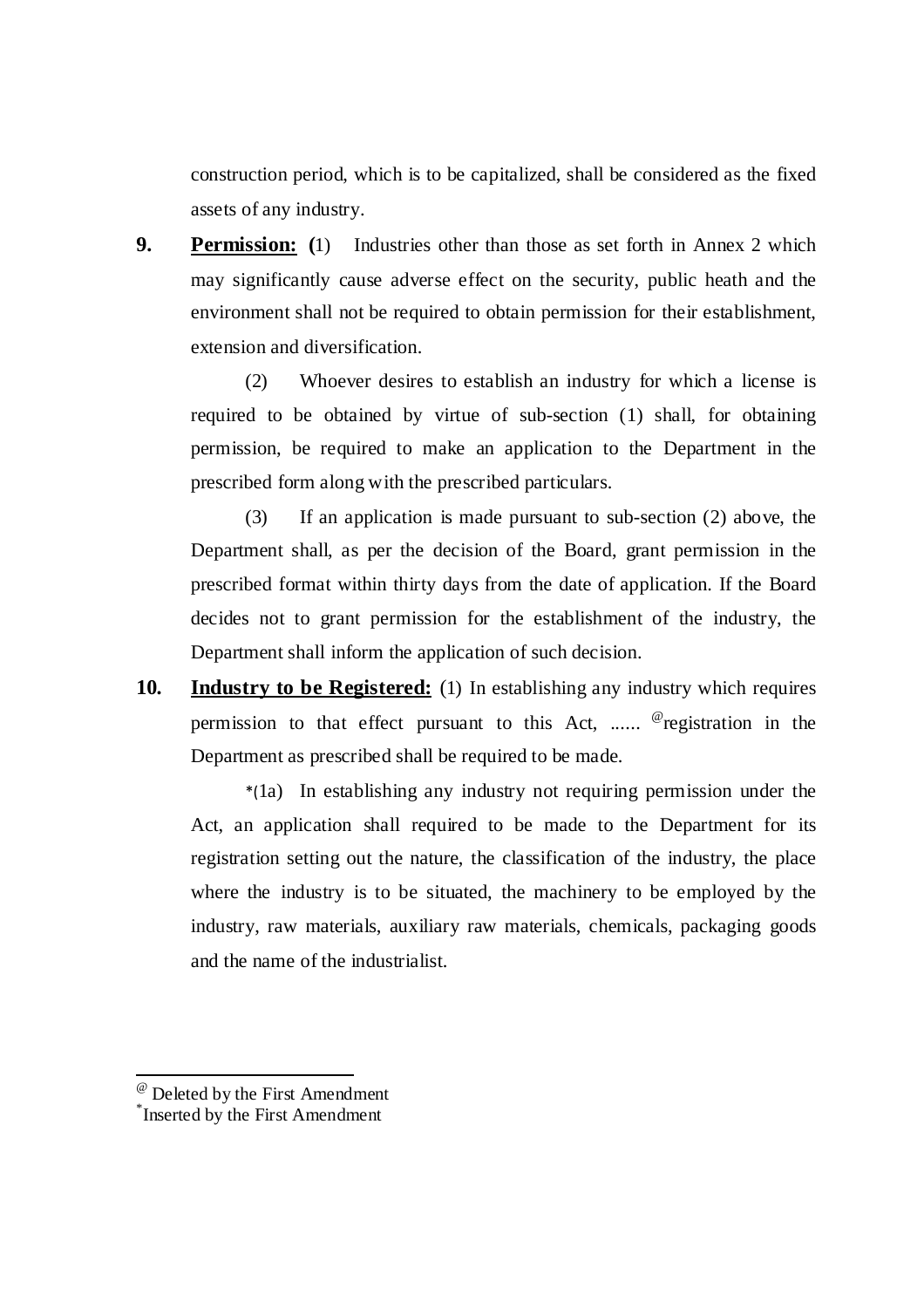(2) Notwithstanding anything contained in **#** Sub-section (1a) above, a Cottage Industry shall be required to get registered within 6 months from the date of operation.

 (3) The Department shall, within twenty one days from the date of application for registration pursuant to **#** Sub-section (1), (1a) or (2) above register such industry and issue an industry registration certificate to the applicant as prescribed.

(4) The registration of a Cottage and Small Industry shall be made in the Department of Cottage and Small Industries or any district level office under the Department or any office designated by the Department on its behalf and the registration of a medium and Large Industry shall be made in the Department of Industries or at such office as may be designated by the Department.

# **11. Matters to be Contained in a License or Registration Certificate:** A License or Registration Certificate shall clearly contain matters relating to the facilities and concessions to be enjoyed by the industry and the prescribed terms and condition to be observed by the industry.

- **12. Constitution of Industrial Promotion Board:** 1) Government of Nepal shall constitute an Industrial Promotion Board consisting of the following members:
	- (a) The Minister or State Minister for Industries -Chairman
	- (b) The Assistant Minister for Industries -Member
	- (c) Member (looking after industries), National Planning commission -Member
	- (d) The Governor, Nepal Rastra Bank -Member
	- (e) The Secretary, Ministry of Industry -Member

<sup>#</sup> Amended by the First Amendment

<sup>#</sup> Amended by the First Amendment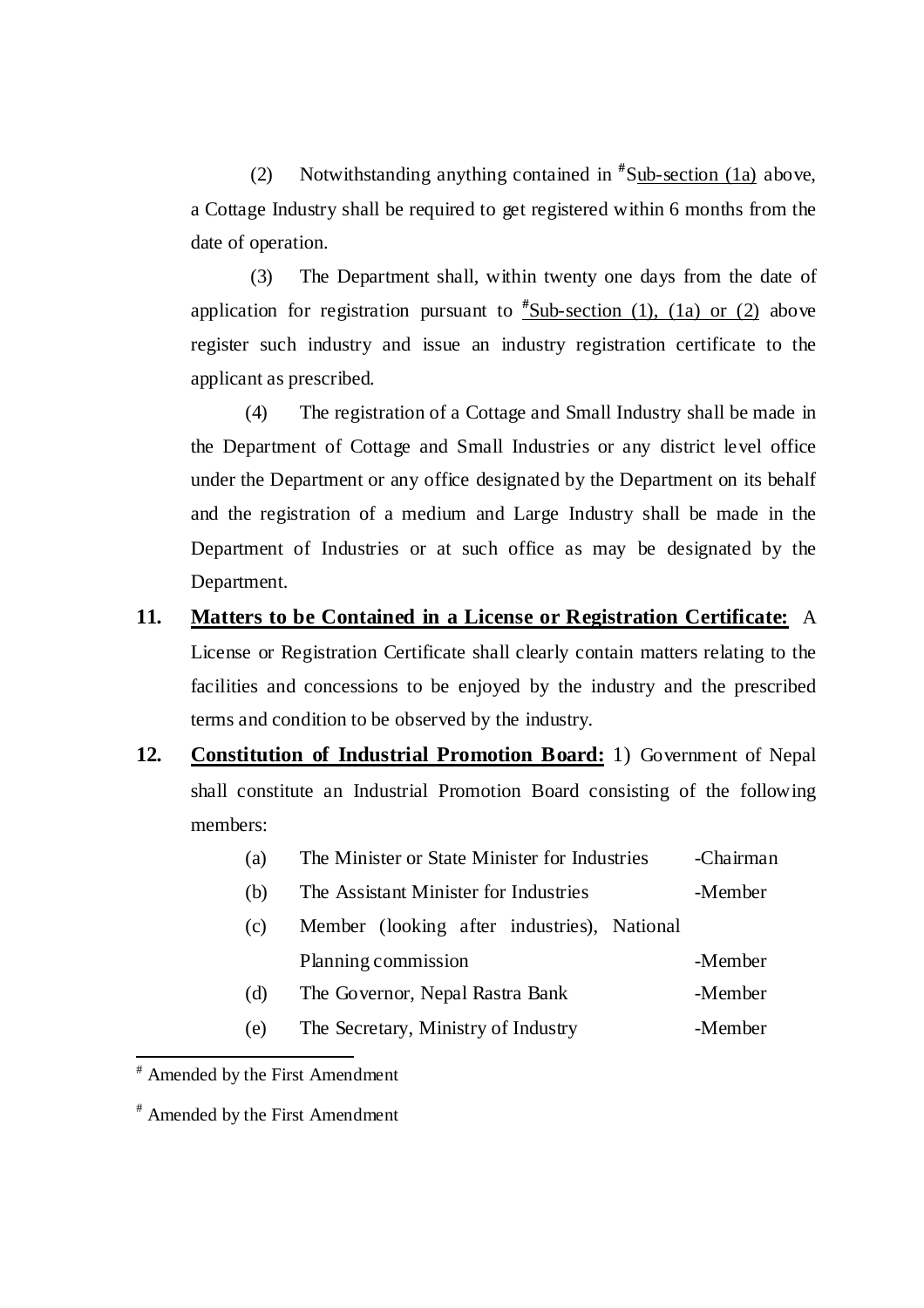| (f) | The Secretary, Ministry of Finance             | -Member  |
|-----|------------------------------------------------|----------|
| (g) | The Secretary, Ministry of commerce            | -Member  |
| (h) | The Secretary, Ministry of Tourism             | -Member  |
| (i) | The Director General, Department of Cottage    |          |
|     | and Small Industries                           | - Member |
| (i) | Representative, Federation of Nepal Chamber    |          |
|     | of Commerce and Industry                       | -Member  |
| (k) | To persons nominated by Government of Nepal,   |          |
|     | either from among the industry, commerce and   |          |
|     | tourism sector organizations or from among the |          |
|     | persons of high distinction in the same field  | -Member  |
|     |                                                |          |

(l) The Director General, Depart of Industries -Member Secretary

(2) Government of Nepal may, by notification published in the Nepal Gazette, make necessary alteration or change in the membership of the Board.

(3) The Board may, if it deems necessary, invite any national or foreign expert or consultant at any meeting of the Board to participate therein as an observer.

(4) The procedures relating to the meetings of the Board shall be as determined by the Board.

- 13. Functions, Duties and Power of the Board: The function, duties and powers of the Board shall be as follows:-
	- (a) To render necessary cooperation in formulating and implementing policies, laws and regulations pertaining to the industrialization of the country.
	- (b) To give guidelines in attaining the objectives of liberal, open and competitive economic policies pursued by the country so as to make the industrial sector competitive.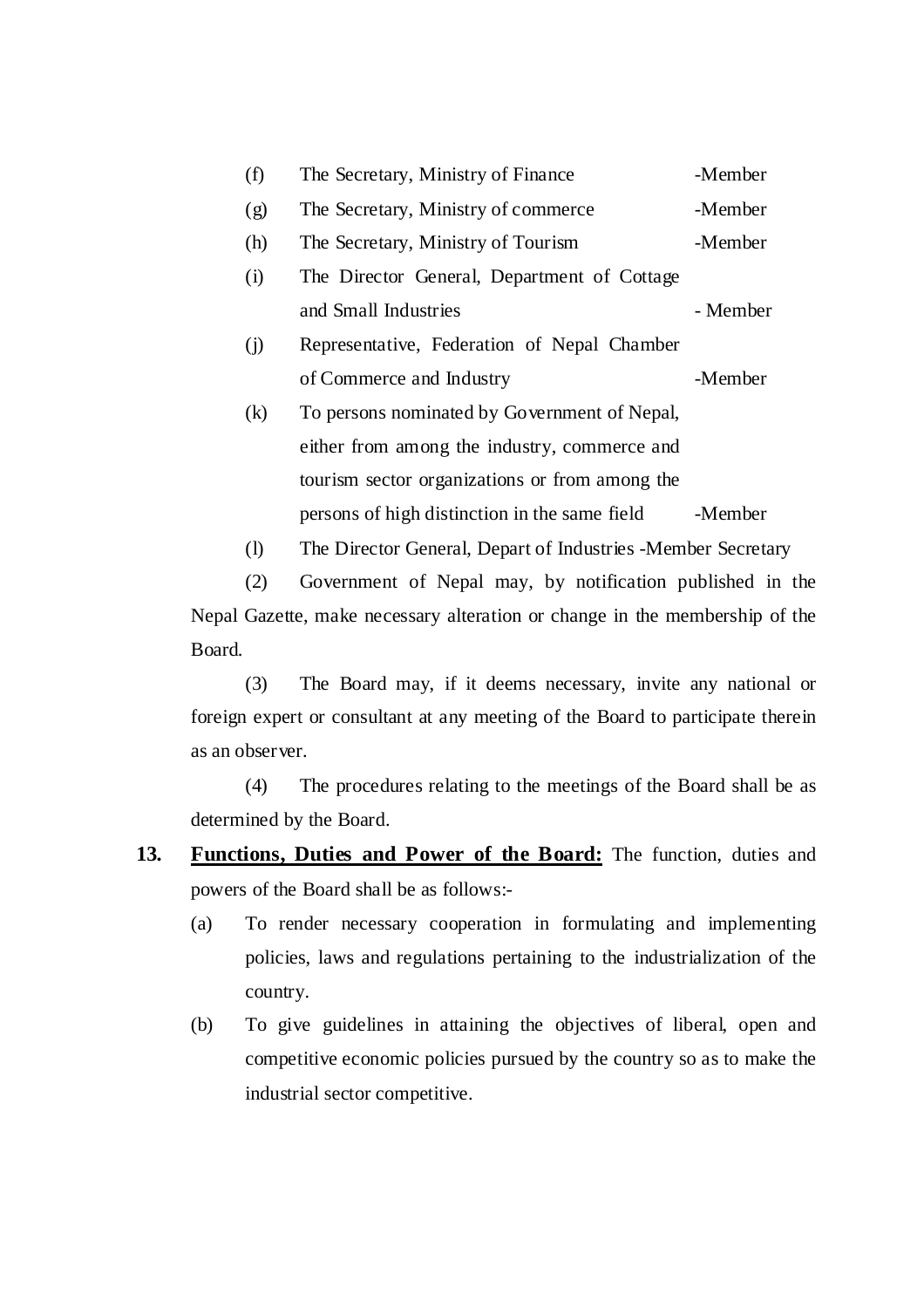- (c) To maintain coordination between the policy level and the implementation level of the industrial policy.
- (d) To cause to follow the ways and means for the prevention of the environmental pollution by putting more emphasis on the avoidance of effects on the environment and the public health.
- (e) To make recommendation to Government of Nepal for the inclusion of any industry in the classification of industries.
- (f) To make recommendation to Government of Nepal to introduce changes in the Areas mentioned in Annex-3 by making evaluation thereof from time to time.
- (g) To give directives to the concerned body after making enquires into the application submitted by any industry complaining that the industry has not received the facilities and concessions to be made available by the committee.
- (h) Other functions, duties and power of the board shall be as prescribed.
- 14. Change in the Classification and Areas: Government of Nepal may, on the recommendation of the Board and by notification published in the Nepal Gazette, include any industry in the classification of industries or make timely changes in the Areas mentioned in Annex-3.
- **15. Facilities and Concessions to be Accorded to Industries:** Notwithstanding anything contained in the laws relating to income tax, sales tax, excise duty and customs duties and in any other existing laws, an industry shall be entitled to receive the following facilities and concessions:-

 $(a)$  .......<sup> $\diamond$ </sup>

- $^{\circ\circ}$ (b) ---------------
- $(c)$ .......  $\infty$

l

<sup>◊</sup> Deleted by Financial,2065

<sup>@</sup> Deleted by the First Amendment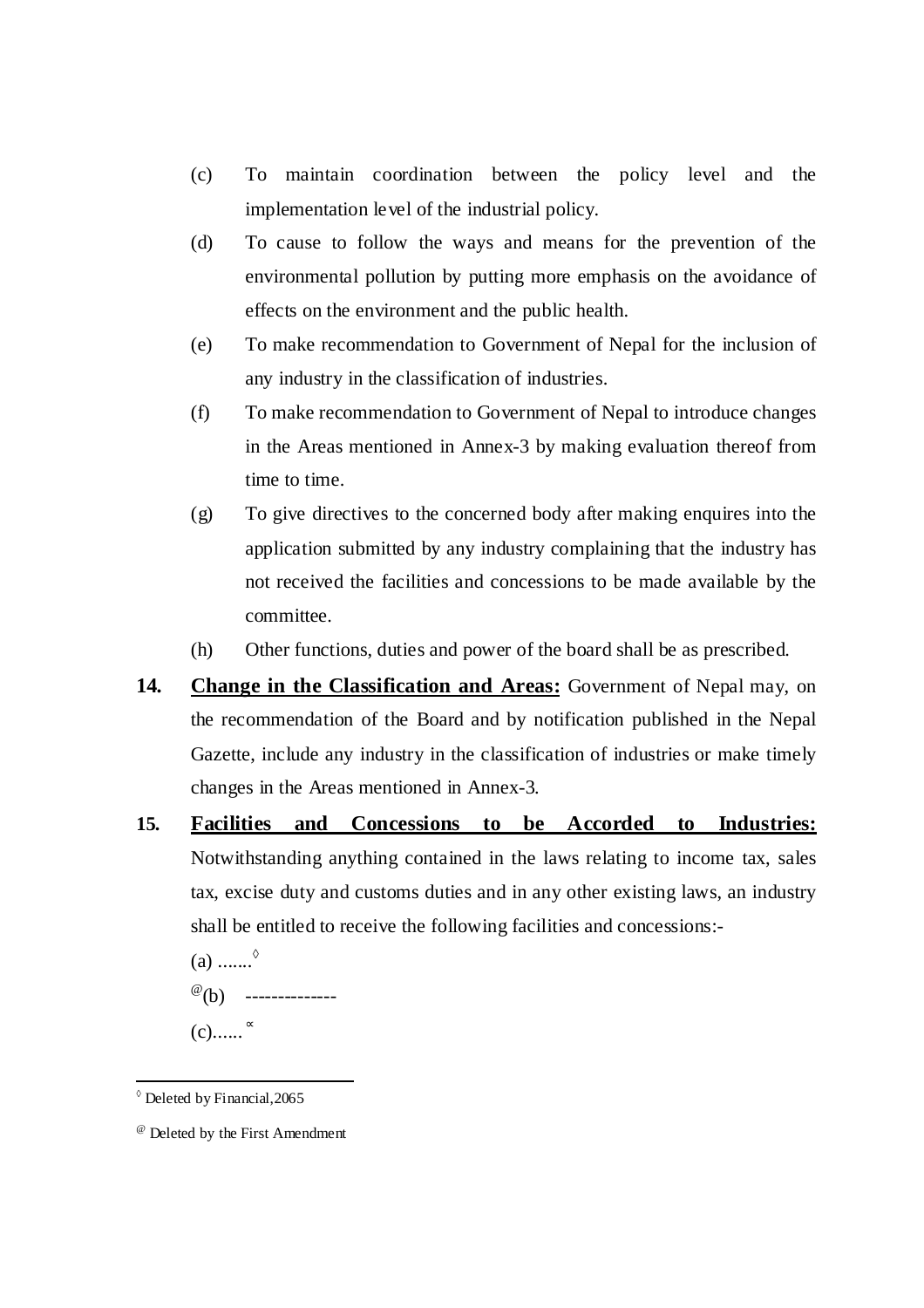$(d)$ .......  $(e)$ ......  $\sim$ 

- **#**( f) Any industry, established in any Remote, Undeveloped, and Underdeveloped Areas as enlisted in Annex-3, other than cigarettes, *bidi,* cigar, chewing tobacco, *khaini* industries and industries producing other goods of a similar nature utilizing tobacco as their basic raw material, and industries producing alcohol or beer, shall be granted a rebate of thirty, twenty-five and twenty percent of the income tax respectively and <sup>∝</sup> ..........thirty-five, twenty-five and fifteen percent of excise duty respectively for a period of ten years from the date of operation.
- (g) Fruit based fruit processing and cider and wine industries with a fixed asset of up to two million five hundred thousand rupees established in Mugu, Humla, Jamla, Mustang, Manang, Solukhumbhu, Sankhuwasabha and Taplejung districts shall be entitled to an excise duty and sales tax exemption for a period of ten years, and fruit based alcohol industries shall be entitled to excise duty and sales tax exemption for a period of five years. On completion of such exemption period, Government of Nepal may grant excise duty and sales tax exemption to the fruit based alcohol industries for up to an additional period of three years.

<sup>∝</sup> Deleted by Income Tax Act,2058

 $\overline{a}$ 

<sup>∝</sup> Deleted by Income Tax Act,2058

- <sup>∝</sup> Deleted by Income Tax Act,2058
- # Amended by the First Amendment
- <sup>∝</sup> Deleted by Income Tax Act,2058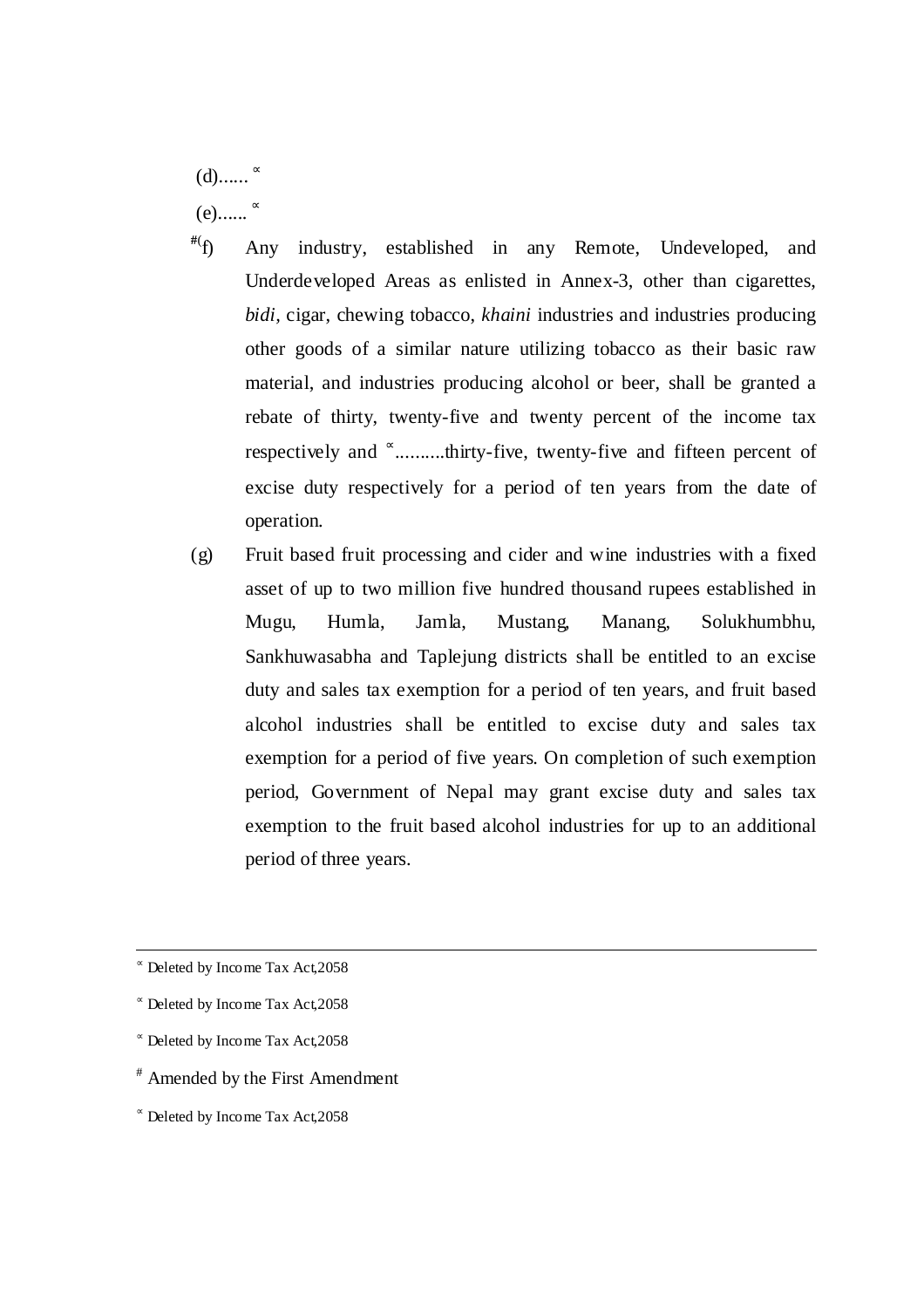- (h) While calculation depreciation on the fixed assets, industries shall be entitled to add on third to the rate or depreciation allowed under the existing income tax laws.
- $^{\circledR}$ (i) (i) ………….

### $(j)$ ............ $^{\infty}$

- (k) Permission shall be granted for a reduction of up to 50 percent from the taxable income for the investment of an industry on process or equipment, which has the objective of controlling pollution or which may have minimum effect on the environment. Such remission may be deducted on a lumpsum or on an installment basis within a period of three years.
- (l) ..........∝
- $(m)$  …………………..@
- (n) After an industry comes into operation, 10 percent of the gross profit shall be allowed as a deduction against taxable income on account of expenses related with technology, product development and efficiency improvement.

$$
(O) \dots \dots \dots \times
$$

 $(p)$ ..... $^{\infty}$ 

 $(q)$ ...... $\infty$ 

- $(r)$ ..... ∝
- $(s)$  .... $\infty$

l

<sup>@</sup> Deleted by the First Amendment

<sup>∝</sup> Deleted by Income Tax Act,2058

<sup>@</sup> Deleted by the First Amendment

<sup>×</sup> Deleted by Amending Some Nepal Acts, 2057

<sup>∝</sup> Deleted by Income Tax Act,2058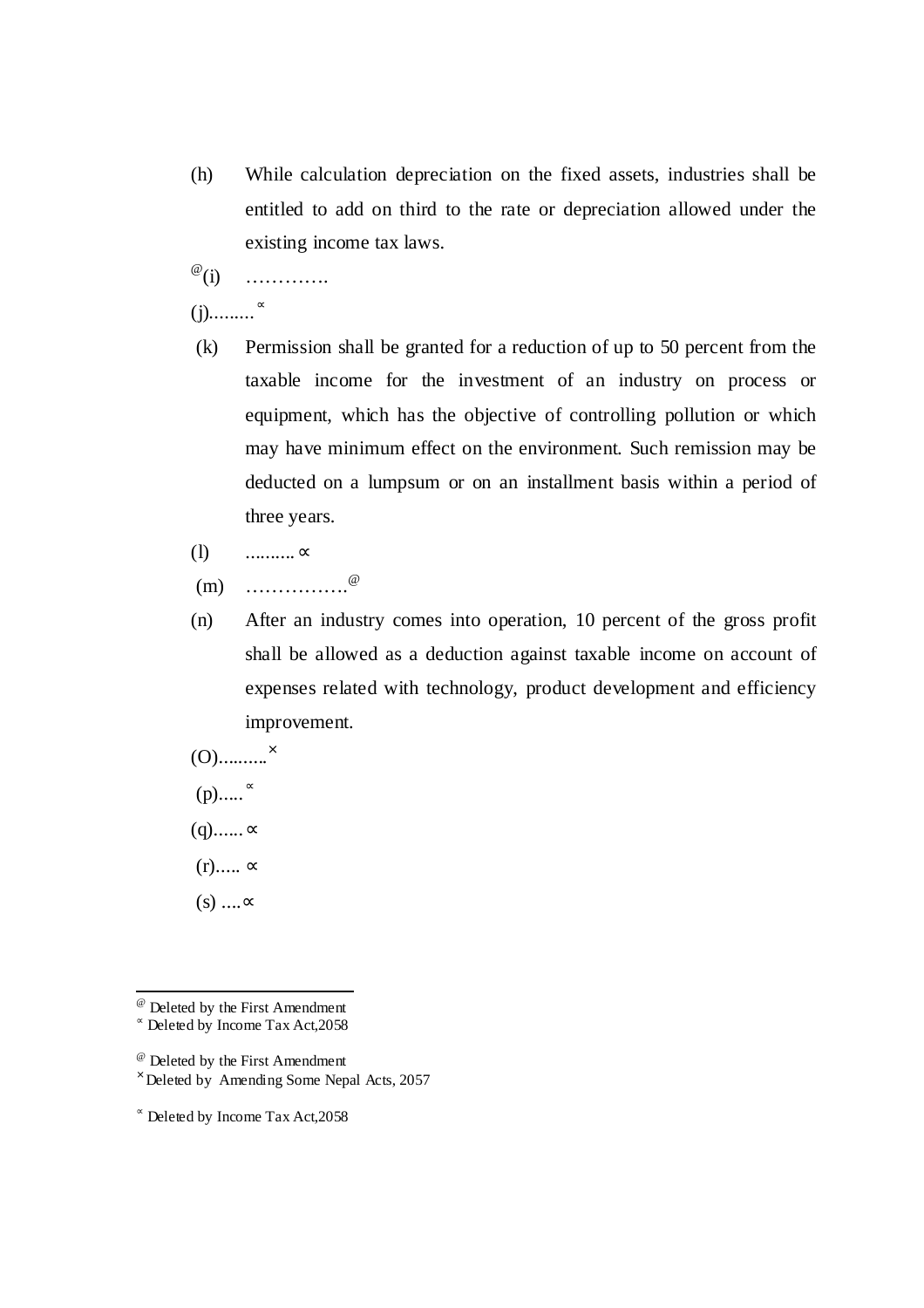$(t)$ ...... $^{x}$ 

 (u) the customs duty, sales tax, excise duty and premium levied on  $\sum_{\text{packing materials}}$  raw materials and auxiliary raw materials, etc., utilized by any industry in connection with its product during its production shall be reimbursed on the basis of the quantity of the export. Such reimbursement shall be made to the exporter within sixty days after an application to that effect has been duly submitted. Provided that no reimbursement will be made if an application to that

effect is not submitted within one year from the date of export.

 $^{\#}(v)$ In cases where any industry sells its products in the Export Promotion House, the customs duties and sales tax levied on the raw materials imported for producing the products so sold as well as the sales tax and excise duty levied on the products so produced shall be reimbursed to the concerned industry on the basis of the quantity of sale and export.

**Explanation:** For the purposes of this clause, the words "Export Promotion House" mean a company, firm, or co-operative body established as prescribed with the objective of gathering the products of the industries established in Nepal and exporting them to foreign countries.

(w) If any industry sells its product within Nepal in any foreign currency, the excise duty, sales tax and premium levied on such product and customs duty, excise duty and sales tax levied on  $\Sigma$  packing materials, the raw materials, auxiliary raw materials, etc. utilized in such product shall be reimbursed. The revenue to be so reimbursed shall be refunded

 $\times$  Deleted by Amending Some Nepal Acts, 2057

<sup>∑</sup> Inserted by the Act Amending Some Nepal Acts, 2064.

<sup>#</sup> Amended by the First Amendment

 $\Sigma$  Inserted by the Act Amending Some Nepal Acts, 2064.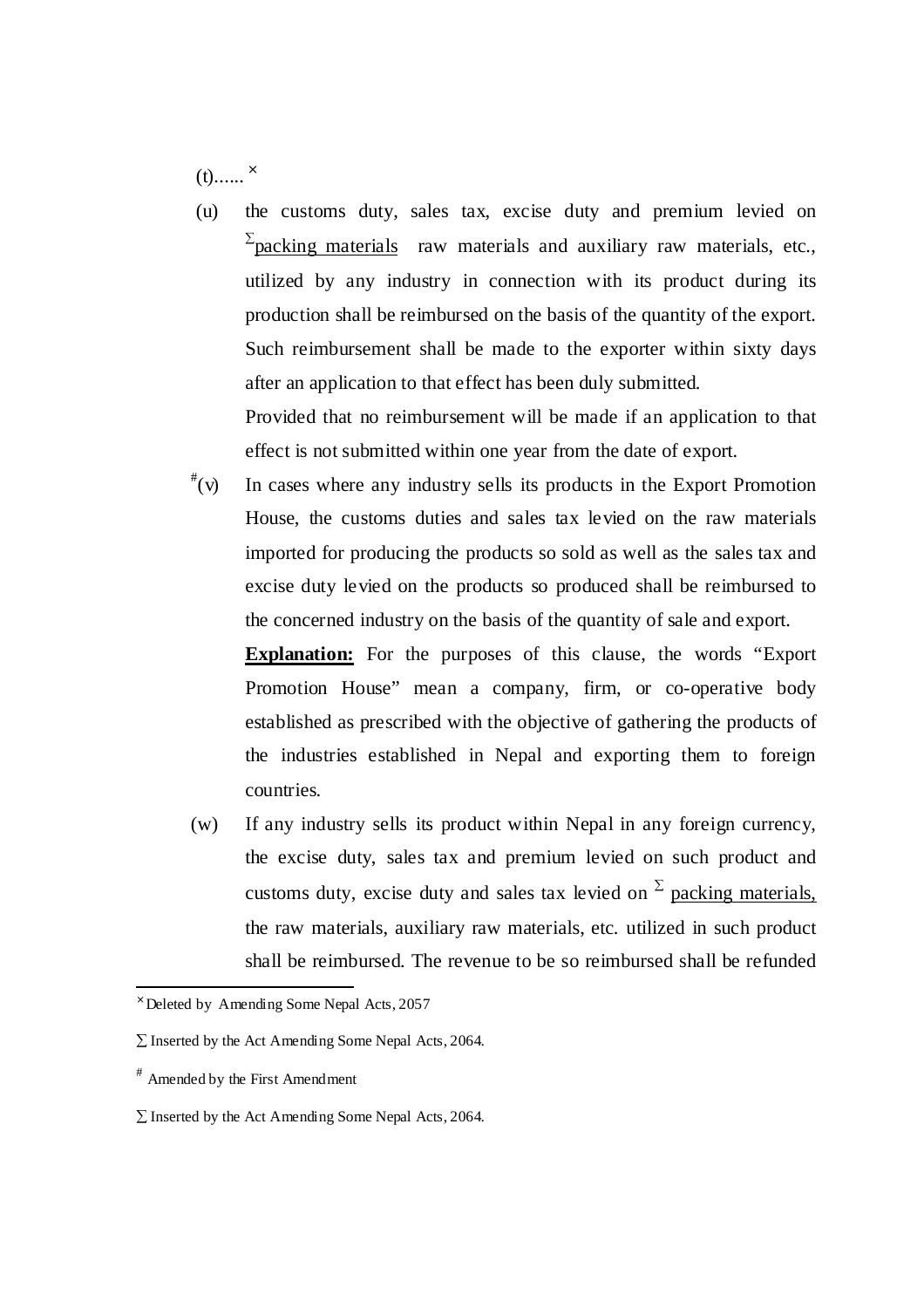to such industry within sixty days after an application to that effect has been duly submitted.

Provided that no reimbursement will be made if an application to that effect is not submitted within one year from the date of sale.

 $f(x)$  The customs duties, sales tax, excise duty and premium levied on the production materials of intermediate goods to be utilized for the production of exportable industrial goods, and the sales tax and excise duty levied on the production shall be reimbursed to the concerned industry producing the intermediate goods on the basis of the quantity of export, within sixty days from the date of sale.

 Provided that no reimbursement shall be made if an application for the same is not made within one year from the date of export.

 $^{#}(y)$  No tax, fee or charge of any kind shall be levied on the machine, tool, equipment, machinery and raw material, to employed by an Export Promotion Industry as well as on the products of such industry.

 Provided that if for any reason, any product of such industry is required to be sold within the country, tax, fee or charge thereof shall be required to be paid on the basis of the quantity of sale.

- $(z)^{*}$ An industry will be entitled, for the purpose of the income tax, to deduct the amount of expenses incurred by it for the long-term benefit provided to its workers and employees including housing, life, insurance, health facilities, education and training.
- $x^*(z_1)$  The rate of customs to be levied on the basic raw materials which are not produced in Nepal and are required for the production of industrial machinery or of any other goods may not be more that the rate of import duty that may be levied on the import of industrial machinery or ready made goods as produced with the use of such raw materials.

<sup>#</sup>Amended by the First Amendment

<sup>\*</sup> Inserted by the First Amendment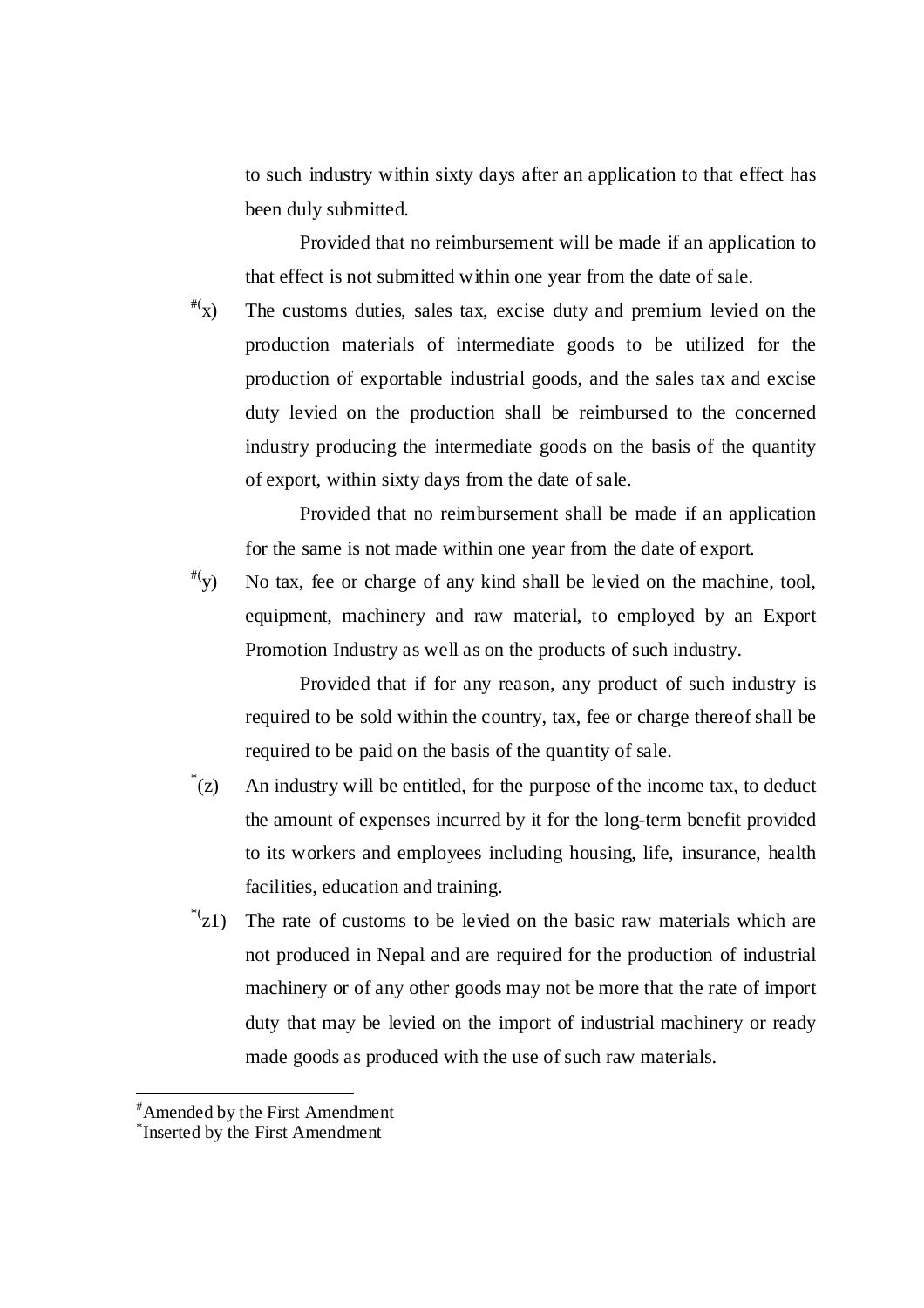- \*(z2) If an industry producing intermediate goods sell its products to any other industry producing finished goods, the sales tax and excise duty to be levied on such products will be allowed to be adjusted on the basis of the quantity utilized by the industry producing the finished goods. Provided that such a finished good producing industry shall be required to have been registered for the purpose of sales tax and excise duty.
- **16.** Other Facilities and concessions: The following industries, in addition to the facilities and concessions as set forth in section 15, may be granted further facilities and concessions as below:
	- (a) Forest-based industry may be made available any forest on a leasehold basis.
	- (b) No royalty shall be imposed if any industry generates electricity for its use.
	- (c) Government of Nepal may, by notification published in the Nepal Gazette, grant additional facilities to the  $\overline{Export}$  Promotion Industry and prescribed industries established in the Export Processing Zone and in the government of non-government industrial estate.
	- (d) On the recommendation of and with the decision of the Council of Ministers, and by notification published in the Nepal Gazette, additional facilities may be granted to any National Priority Industry or any industry established in Nepal by the way of invention therein.
	- $^{\textcircled{\tiny{\textcircled{\tiny{}}}}}(e)$ (e) …………………
	- (f) Double sales tax shall not be levied on the raw materials and products of any industry.
- **17. Constitution of the One-Window committee:** 1) Government of Nepal shall, for the purpose of making available the facilities and concessions to be

<sup>\*</sup> Inserted by the First Amendment

<sup>@</sup>Deleted by the First Amendment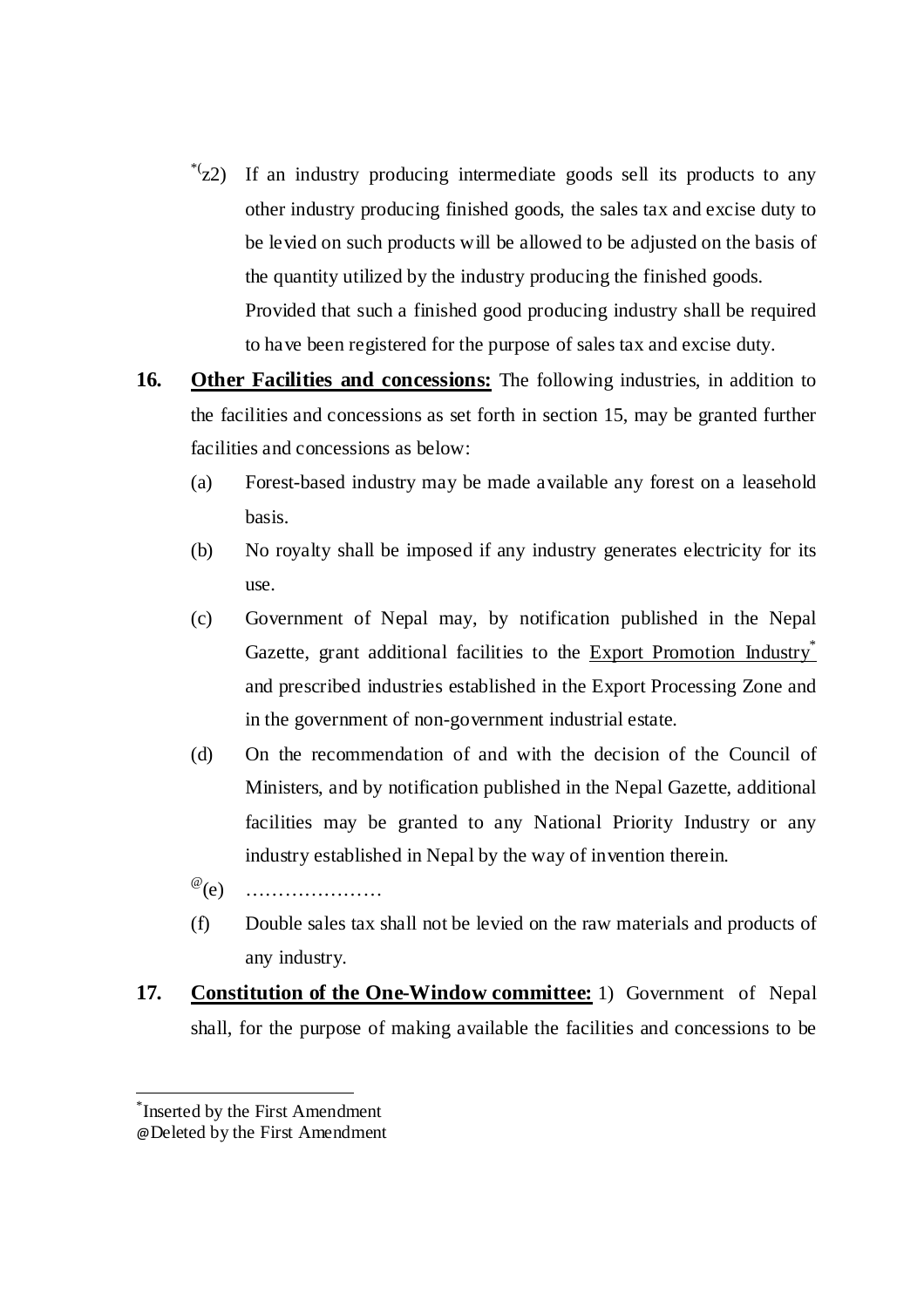enjoyed by any industry under this Act in time from a single place constitute a One-Window committee consisting of the following:

| (a)                           | The Director General, Department of Industries            | -Coordinator       |
|-------------------------------|-----------------------------------------------------------|--------------------|
| (b)                           | The Director General, Department of Customs               | -Member            |
| (c)                           | The Director General, Department of Excise                |                    |
|                               | Duty                                                      | - Member           |
| (d)                           | The Director General, Tax Department                      | - Member           |
| (e)                           | The Director General, Sales Tax Department                | - Member           |
| (f)                           | The Director General, Department of ommerce               | - Member           |
| (g)                           | The Director General, Nepal Rastra Bank                   | -Member            |
| (h)                           | Representative, Federation of Nepal Chamber               |                    |
|                               | of Commerce and Industries                                | -Member            |
| (i)                           | expert in the field of industry<br>One<br>and             |                    |
|                               | commerce as designated by Government of                   |                    |
|                               | Nepal or one representative from the Federation           | -Member            |
| $^\oplus(\mathrm{J})^\oplus$  | The Director General, Department of cottage               |                    |
|                               | and small Industry                                        | -Member            |
| $^{\mathfrak{R}}(\mathbf{k})$ | Representative(Gazeted first class) Ministry of           |                    |
|                               | Tourism and civil Aviation                                | -Member            |
| $\oplus$<br>(1)               | The Deputy General Direcor, Department of                 |                    |
|                               | Industries (Facilated Branch)                             | -Member secreatary |
| (2)                           | Government of Nepal may, by notification published in the |                    |
|                               |                                                           |                    |

Nepal Gazette, make alteration or changes in the members of the Committee.

 $^{\oplus}$  Inserted by a notification published in the Nepal Gazette dated 2050.12.2

 $^{\Re}$  Inserted by a notification published in the Nepal Gazette dated 2050.12.2 and amendment by a notification published in the Nepal Gazette dated 2056.3.11

 $^{\oplus}$  Inserted by a notification published in the Nepal Gazette dated 2050.12.2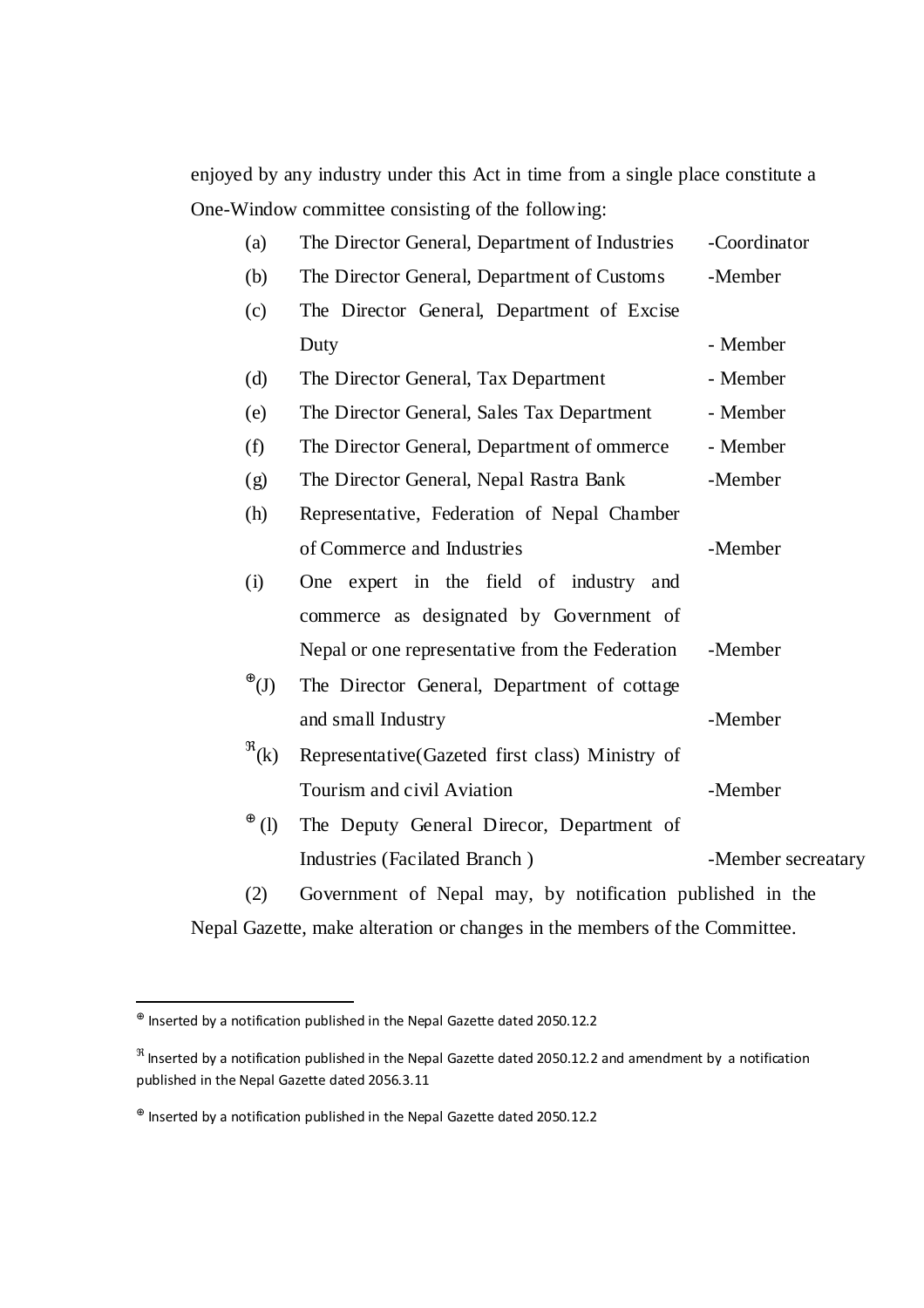(3) The committee may, if it deems necessary, invite any national or foreign expert or consultant to participate in the meeting of the committee as an observer.

(4) The procedures relation to the meeting of the committee shall be as determined by the Committee.

- **18. Functions, Duties and powers of the Committee: (**1) The functions, duties and power of the committee shall be as follows:-
	- (a) To make necessary decisions for making available the facilities and concessions to be enjoyed by any industry under this Act,
	- (b) To perform such functions as may be delegated by the Board under its functions, duties and powers.
	- \* (b1) To make recommendations as may be required for making timebound provisions on making available infrastructural services such as electricity, water, means of telecommunications, land, road and so on required for the industries.
	- (c) Other functions, duties and powers of the Committee shall be as prescribed.

(2) Any decision made by the Committee in pursuance with clause (a) of sub-section (1) above, shall be required to be implemented by the concerned body.

\*(3) The committee may, as required, delegate some of its powers to the sub-committee constituted under sub-section (4):

 Provided that the powers specified in clause (b) of sub-section (1) of Section (18) will not be delegated.

<sup>\*</sup> Inserted by the First Amendment

<sup>\*</sup>Inserted by the First Amendment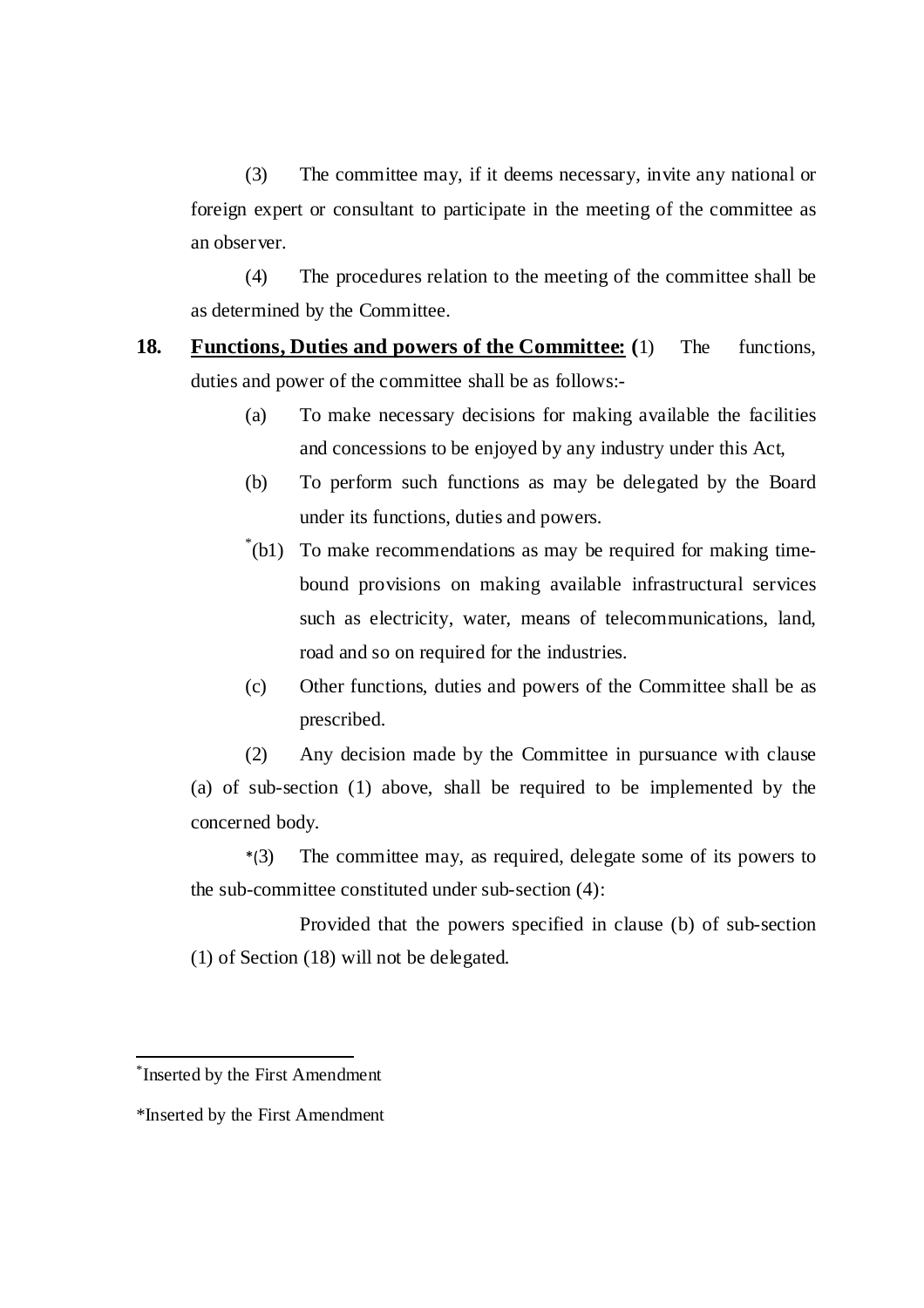\*(4) The committee may constitute sub-committees as may be required for the transation of its business and the function, duties and powers of the sub-committees so constituted shall be as fixed by the Committee.

- **19. Prohibition on the Misuse of Facilities and Concessions:** No Misuse of the facilities and concessions to be enjoyed by any industry under this Act shall be allowed.
- **20. Guarantee of Facilities: (**1) An industry which is operated by obtaining permission or by getting registered under the Industrial Enterprises Act, 1981 shall continue to enjoy the time bound facilities and concessions under the Act and with regard to the facilities and concessions for which no time has been fixed, it shall enjoy the facilities and concessions under this Act.

(2) An industry which has been registered or has obtained permission before the commencement of this Act, but which has started its commercial production only after the commencement of this Act shall enjoy the facilities under this Act.

 Provided that if the time bound facilities and concessions to be enjoyed under the Industrial Enterprises Act prevailing at the time registration or obtaining permission by such industry are for more than the period as granted by this Act or if the facilities and concession are not to be made available under this Act, nothing shall prevent from enjoying the facilities and concessions under the prevailing Industrial Enterprises Act.

\*(3) An industry which has been registered or has obtained permission before the commencement of this sub-section shall be entitled to enjoy such time-bound facilities and concessions as are being enjoyed by it at the time of registration of obtaining permission in accordance with the law and with regard to the facilities and concessions for which no time has been fixed, it shall enjoy the facilities and concessions under this Act.

l

<sup>\*</sup> Inserted by the First Amendment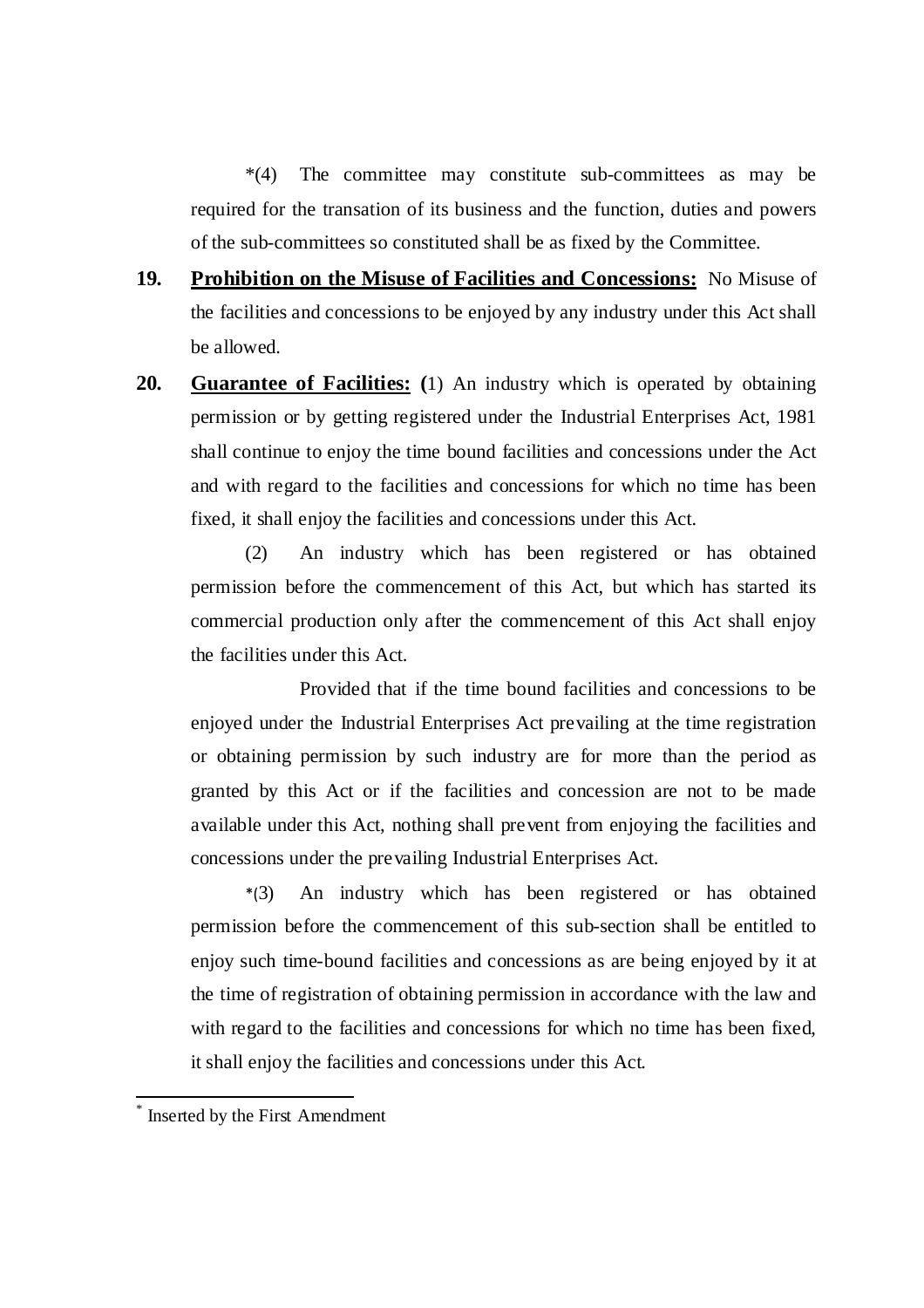- **21. Industries not to be Nationalized:** No Industry shall be nationalized.
- **22. Industrial human Resource: (**1) The human resource required for any industry shall have to be recruited from among Nepali citizens.

(2) Notwithstanding anything contained in sub-section (1) above, if any industry can not be operated without person living outside his/her own country expatriate human resource, foreign nationals may be appointed in such industry with the prior approval of the Department of Labor for a maximum period of five years. If a person so appointed happens to be a technician of special category but not available within Nepal, such person may, with the approval of the Department of Labor, be appointed for up to an additional period of five years.

(3) A foreign national who is working in any industry pursuant to Sub-section (2) above and who is from a country wherein convertible foreign currency is in circulation, may repatriate his salaries, allowances, emoluments, etc., in convertible foreign currency in an amount not exceeding seventy five percent of such salaries, allowances and emoluments.

- **23 Duty of Furnish Particulars:** It shall be the duty of the concerned industry to furnish the industry related particulars as prescribed to the concerned department on a regular basis.
- **24. Duty to Inform in case of Closing down of Industry:** If an industry is closed down after fulfilling the formalities as envisaged in the existing laws, information thereof shall have to be provided to the concerned department within seven days from the date of closing down.
- 25. Power of Government of Nepal: (1) Government of Nepal shall take any of the following actions against any person for establishing any industry without obtaining permission required to be obtained under this Act or for noncompliance with the terms and conditions set forth in the license or certificate of registration or for violating any other provision of this Act: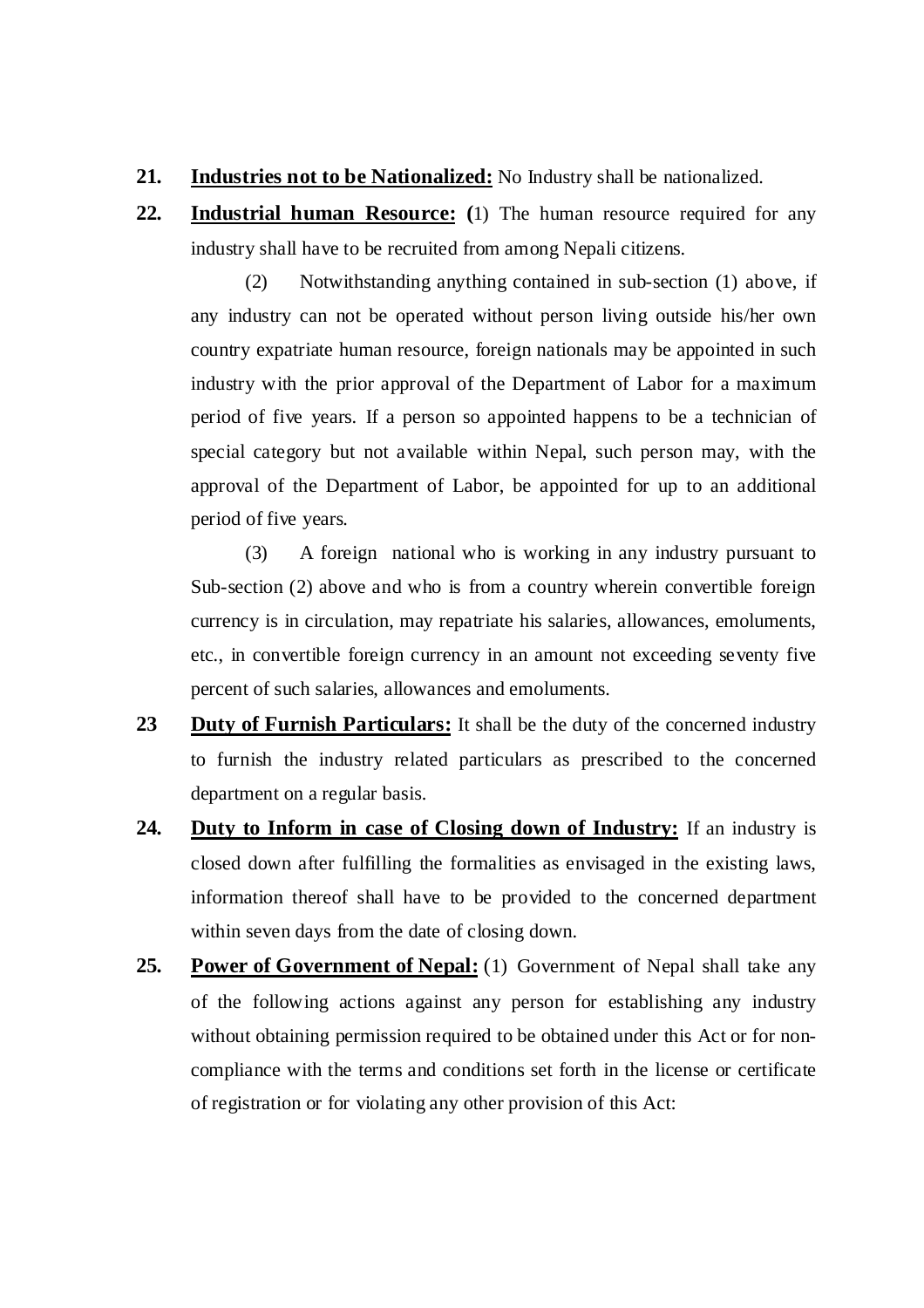- $*(a)$ To impose a fine in an amount not exceeding five hundred thousand rupees,
- (b) To cancel the registration or permission of the industry,
- (c) To cause to close down the industry;

(2) Before taking any action under sub-section (1), the concerned industry shall be given a reasonable time either to submit the explanation or to correct the mistake.

(3) If any industry is not satisfied with the decision make by Government of Nepal under sub-section (1) above, it may file an appeal to an Appellate Court within thirty five days of the notification thereof.

<sup>\*</sup>**25a.** Provisions relating to Sick Industries: (1) If any industry is being operated in loss for a consecutive period of five years and its production level is twenty percent or less than twenty percent of the total production capacity, Government of Nepal may, if it deems necessary, declare it a sick industry by notification published in the Nepal Gazette.

(2) No duty, fee and tax of any kind shall be levied on the machinery imported by any industry as referred to in Sub-section (1) for the extension and diversification of such industry.

**26. Delegation of Power: (**1) The Board may delegate any or all of its power conferred upon it by this Act or Rules made thereunder to the concerned Department, Office, official Committee, any member of the Board or any other committees or sub-committees constituted by the Board as necessary.

(2) The Department may delegate any or all of its power conferred upon it by this Act or Rules make thereunder to any other department, office or official as necessary.

27. **Power to Frame Rules:** Government of Nepal may frame necessary Rules to carry out the objectives of this Act.

<sup>#</sup> Amended by the First Amendment

<sup>\*</sup> Inserted by the First Amendment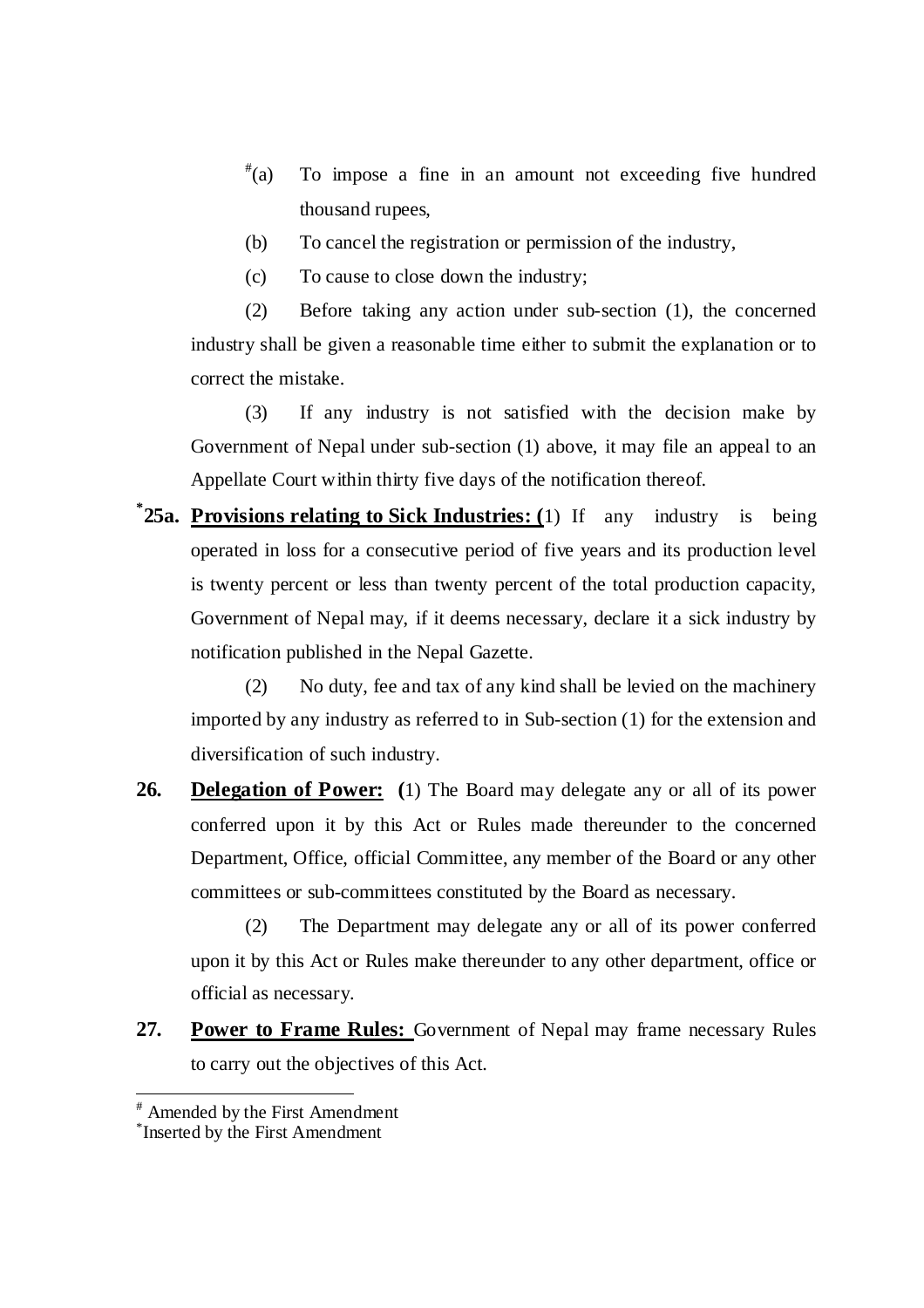- 28. Power to Remove Difficulties: If any difficulty arises in connection with the implementation of this Act, Government of Nepal may issue orders to remove such difficulty by notification published in the Nepal Gazette.
- **29. This Act to Prevail:** Notwithstanding anything contained in the existing laws, the matters stipulated in this Act and rules made thereunder shall be dealt with accordingly.
- **30. Repeal and Savings:** (1) The Industrial Enterprises Act, 1981 is hereby repealed.

(2) All acts performed or action taken under the Industrial Enterprises Act, 1981 shall be deemed to have been performed or taken under this Act.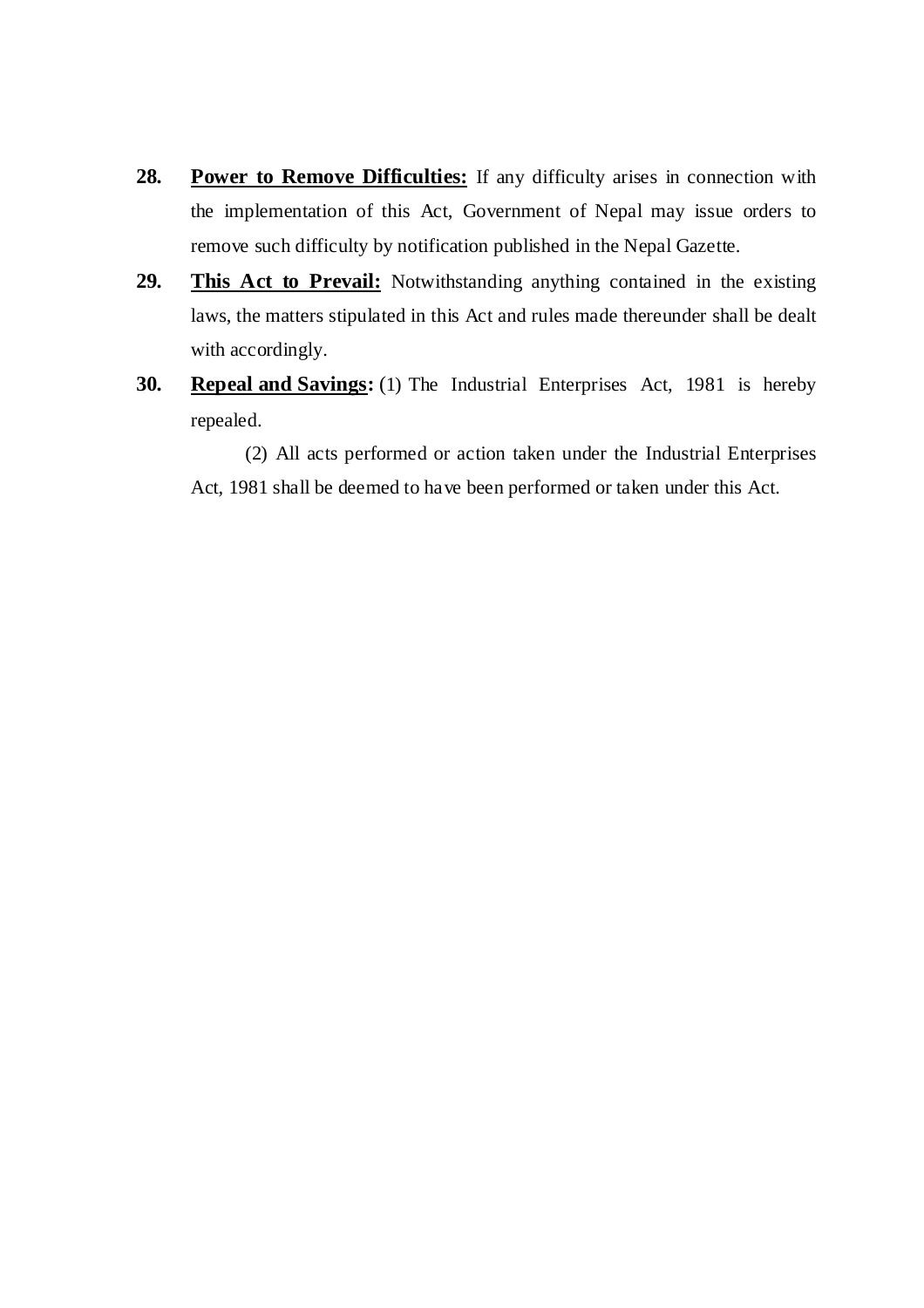# (Relating to Section 4) **COTTAGE INDUSTRIES**

With the exception of cigarette, *bidi,* cigar, chewing tobacco, *khaini* industries and industries producing other goods of a similar nature utilizing tobacco as the basic raw material, alcohol and beer producing industries,<sup>\*</sup> Handloom, Pedalloom, Semiautomatic loom, Warping, Dyeing and printing, Tailoring (Other than Readymade Garments), Knitting, Handknitted Woolen Mat and Blanket (Radi, Pakhi), Woolen Carpet, Pashmina, Wollen Garments, Carpentry, Wooden Artistic product, Cane and Bamboo Works, Natural Fiber Products, Hand Made paper and Goods made up thereof, Gold, Philigiree Products including Silver, Brass, Copper Precious and Semi-Precious Stones, Ornaments, Sculptures and Pottery, Honey, chyuri, Cardamom Processing, Clay or Ceramic Pottery, Leather Cutting and Tanning, Rural Tanning and Leather Goods producing Works, Jute, Sabai Grass, Babio, Choya, Cotton Thread Products, Artistic Products made up of Bones and Horns, Stone Carving, Ceramic Fine Arts, Pauwa, Boutique, Incense Stick (Dhup), Dolls and Toys industries and cottage industries with the fixed asset of up to two hundred thousand rupees.<sup>\*</sup>

#### **Notes:-**

- 1. Unless otherwise mentioned specifically, machines of the above mentioned industries should not employ through electric motors of diesel or petrol or crude oil engine more than a total of five kilowatt. Power looms shall not be included under Cottage Industries.
- 2. Permission shall be required for the establishment of mechanized woolen spinning and mechanized woolen carpet manufacturing.

<sup>\*</sup> Inserted by the First Amendment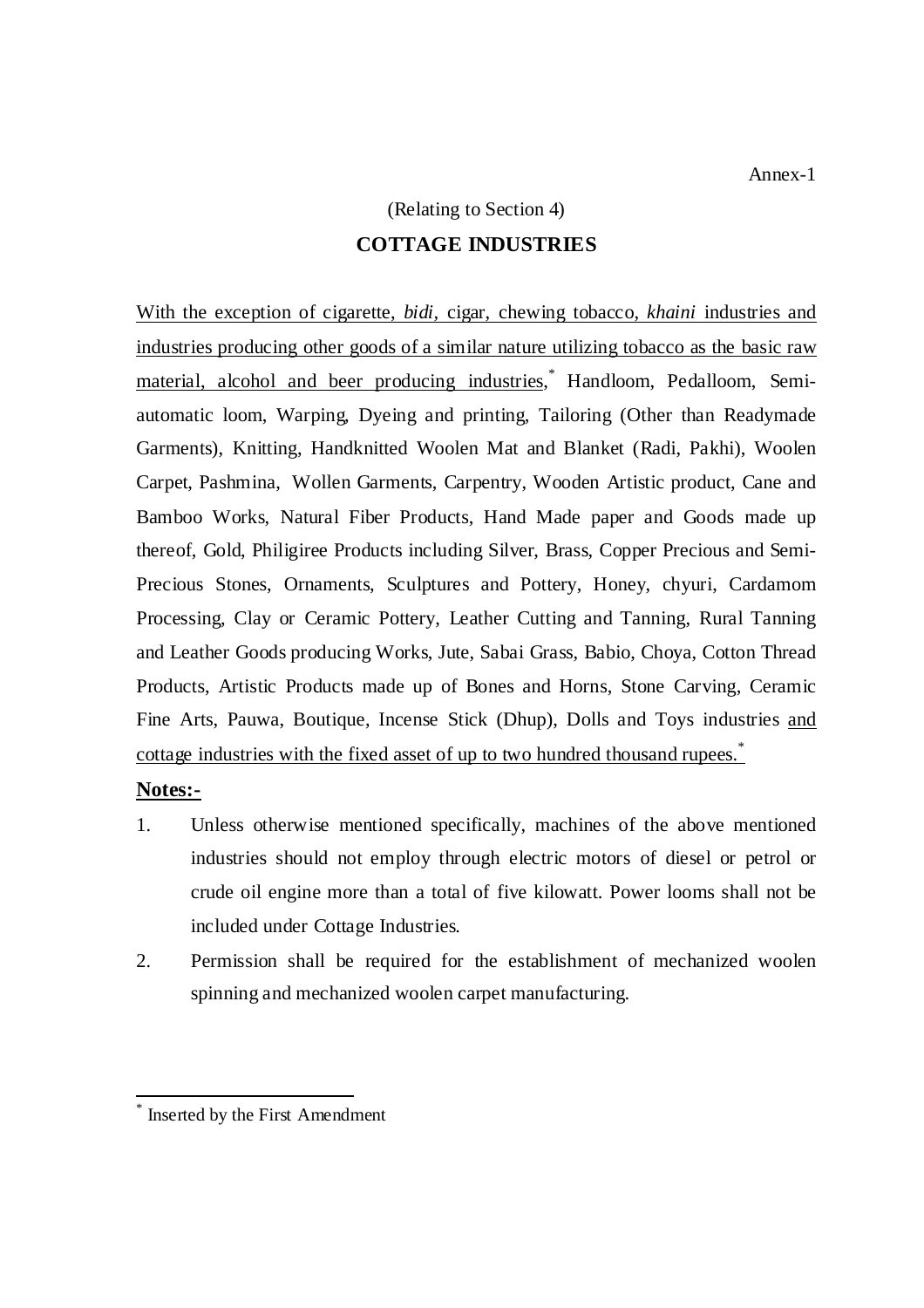### #Annex-2

## (Relating to Section 9) **INDUSTRIES REQUIRING PERMISSION**

- 1. Industries producing explosives including arms and ammunition and gunpowder, security printing, bank notes and coin industries.
- 2. Cigarette, *bidi*, cigar, chewing tobacco, *khaini* industries and industries producing other goods of a similar nature utilizing tobacco as the basic raw material, alcohol and beer producing industries.

 # Amended by the First Amendment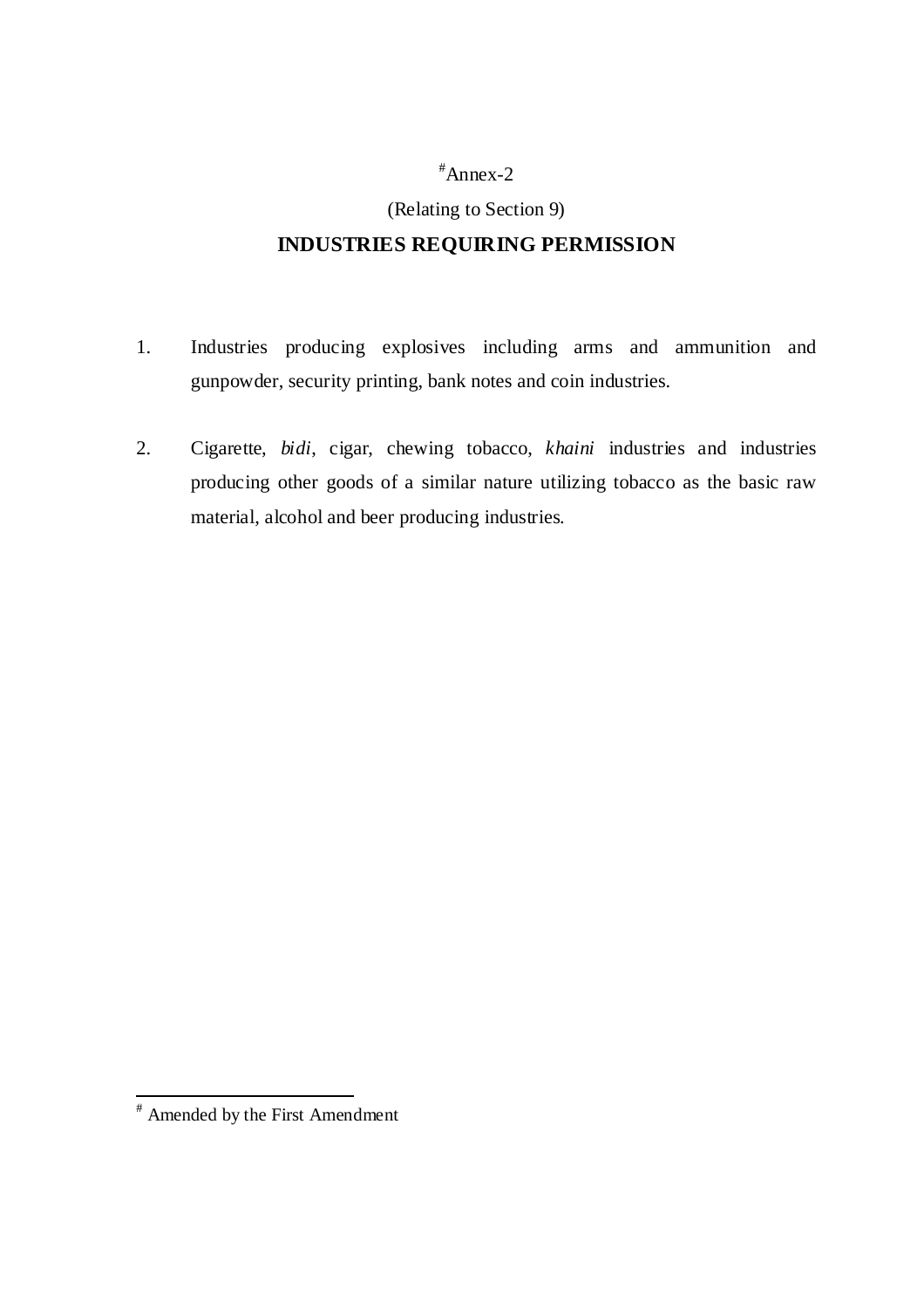Annex-3

[Relating to Claused (f) of Section (13)]

## **CLASSIFICATION OF AREAS**

## **Remote Area**

| 1. Darchula       | 2. Bajhang                 |
|-------------------|----------------------------|
| 3. Bajura         | 4. Humla                   |
| 5. Jumla          | 6. Mugu                    |
| 7. Kalikot        | 8. Dolpa                   |
| 9. Mustang        | 10. Manang                 |
| 11. Solukhumbu    | 12. Sankhuwasabha          |
| 13. Khotang       | 14. Bhojpur                |
| 15. Achham        | 16. Dailekh                |
| 17. Jajarkot      | 18. Rukum                  |
| 19. Okhaldhunga   | 20. Myagdi                 |
| 21. Terathum      | 22. Ramechaap              |
|                   | <b>Undeveloped Area</b>    |
| 1. Taplejung      | 2. Rolpa                   |
| 3. Baitadi        | 4. Rasuwa                  |
| 5. Gulmi          | 6. Parbat                  |
| 7. Dadeldhura     | 8. Pyuthan                 |
| 9. Doti           | 10. Salyan                 |
| 11. Panchathar    | 12. Baglung                |
| 13. Sindhupalchok |                            |
|                   | <b>Underdeveloped Area</b> |
| $1$ Kailali       | $2$ Surkhet                |

| 1. Kailali      | 2. Surkhet   |
|-----------------|--------------|
| 3. Argahkhnachi | 4. Palpa     |
| 5. Syanja       | 6. Dhandding |
| 7. Lamjung      | 8. Tanahu    |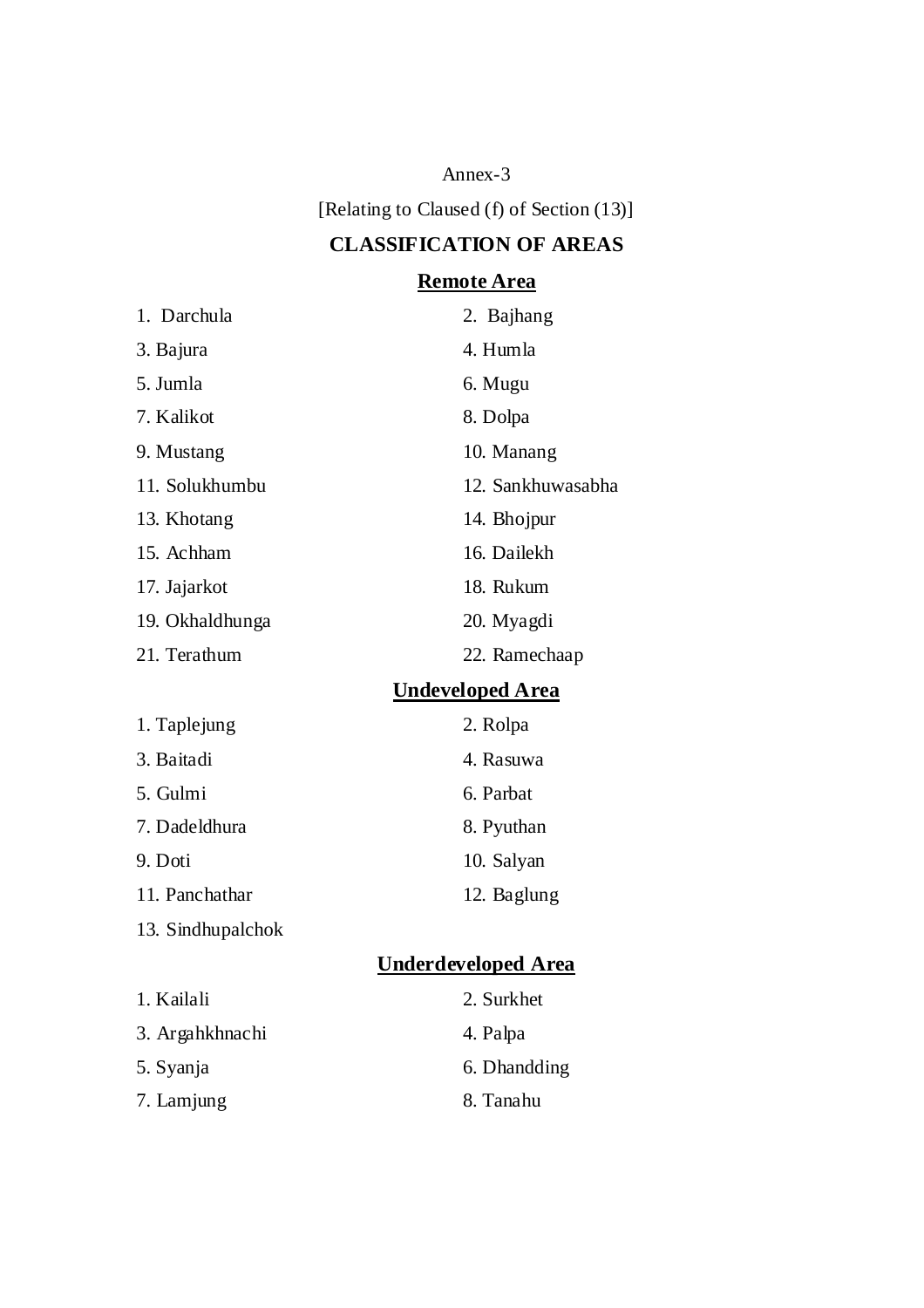| 9. Gorkha    | 10. Sindhuli        |
|--------------|---------------------|
| 11. Udayapur | 12. Dhankuta        |
| 13. Ilam     | 14. Kanchanpur      |
| 15. Bardia   | 16. Dang            |
| 17. Nuwakot  | 18. Kavrepalanchowk |
| 19. Dolakha  |                     |
| $\omega$     |                     |

<sup>@</sup> Deleted by the First Amendment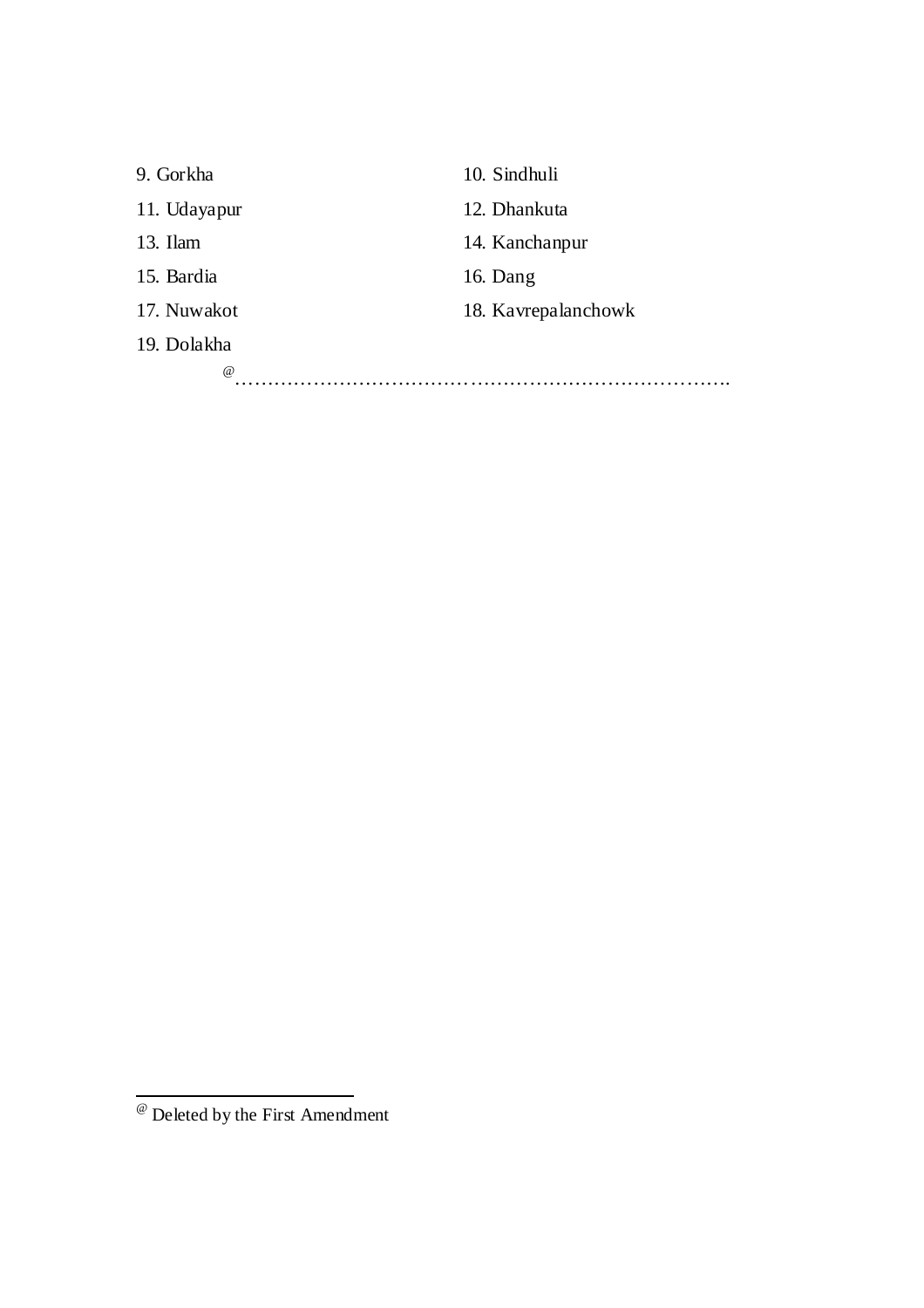#### #Annex-4

[Relating to Clause (c) of Section (15)]

#### **NATIONAL PRIORITY INDUSTRIES**

- 1. Agro and Forestry –based Industries.
- 2. Engineering Industry (Producing Agricultural and Industrial machine).
- 3. Industry manufacturing Fuel Saving or Pollution Control Devices.
- 4. Solid Waste Processing Industry.
- 5. Road, Bridge, Tunnel, Ropeway, Flying Bridge, constructing and Operating Industry, and Trolley Bus and Tram Manufacturing and Operating Industry.
- 6. Hospital and Nursing Home (Only outside the Kathmandu Valley).
- 7. Industries Producing Ayurvedic, Homeopathic and other Traditional Medicine, and Industries Producing Crutch, Seat Belt, Wheel chair, Stretcher and Stick and so on to be used in aid of the disabled and orthopedic.
- 8. Cold Storage installed for the storage of Fruits and Vegatables.

l

<sup>#</sup> Amended by the First Amendment